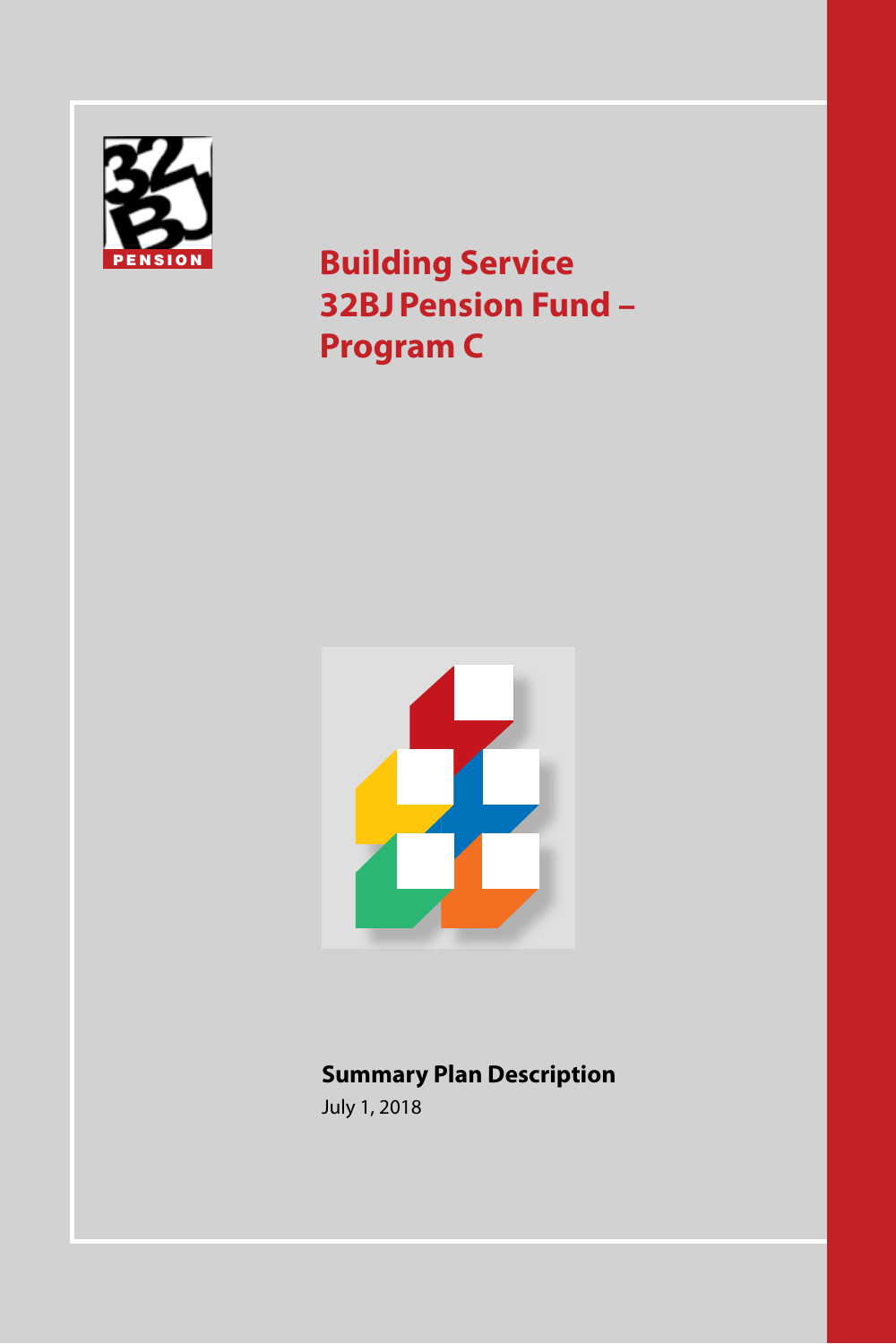## **Translation Notice**

This booklet contains a summary in English of your rights and benefits under the Building Service 32BJ Pension Fund – Program C. If you have difficulty understanding any part of this booklet, contact Member Services at 1-800-551-3225 for assistance or write to:

Member Services Building Service 32BJ Pension Fund – Program C 25 West 18th Street New York, NY 10011-4676 The office hours are from 8:30 a.m. to 5:00 p.m., Monday through Friday. You may also visit www.32bjfunds.org.

Este folleto contiene un resumen en inglés de sus derechos y beneficios con el Building Service 32BJ Pension Fund – Program C. Si tiene alguna dificultad para entender cualquier parte de este folleto, llame al Centro de servicios para afiliados al 1-800-551-3225, o escriba a la dirección siguiente:

Member Services Building Service 32BJ Pension Fund – Program C 25 West 18th Street New York, NY 10011-4676 El horario de atención es de 8:30 a.m. a 5:00 p.m. de lunes a viernes. También puede visitor www.32bjfunds.org.

Niniejsza broszura zawiera opis, w języku angielskim, Twoich praw i świadczeń w ramach Planu Building Service 32BJ Pension Fund – Program C. W przypadku jakichkolwiek trudności ze zrozumieniem dowolnej części broszury, prosimy skontaktować się z Centrum obsługi członków pod numerem telefonu 1-800-551-3225 lub pisemnie na adres:

Member Services Building Service 32BJ Pension Fund – Program C 25 West 18th Street New York, NY 10011-4676 Biuro czynne jest w godzinach od 8:30 do 17:00 od poniedziałku do piątku. Można również odwiedzić naszą stronę pod adresem www.32bjfunds.org.

Kjo broshurë përmban një përmbledhje në anglisht, në lidhje me të drejtat dhe përfitimet tuaja të Planit nën Building Service 32BJ Pension Fund – Program C. Nëse keni vështirësi për të kuptuar ndonjë pjesë të kësaj broshure, kontaktoni Shërbimin e Anëtarit në numrin 1-800-551-3225 për ndihmë ose mund të shkruani tek: Member Services Building Service 32BJ Pension Fund – Program C 25 West 18th Street New York, NY 10011-4676 Orari zyrtar është nga ora 8:30 deri më 17:00, nga e hëna deri të premten. Gjithashtu, ju mund të vizitoni faqen e Internetit www.32bjfunds.org.

# **Building Service 32BJ Pension Fund**

25 West 18th Street, New York, NY 10011-4676  $T_{\text{e}}$  and  $T_{\text{e}}$  at 1-800-551-3225 or 1-212-388-3500  $\frac{1}{2}$ 

The Building Service 32BJ Pension Fund is administered by a joint Board of Trustees consisting of Union Trustees and Employer Trustees with equal voting power. **Member Services Building Service 32BJ Pension Fund is administer New York, NY 10011-4676** 

#### **Union Trustees**

Héctor J. Figueroa President 32BJ SEIU 25 West 18th Street New York, NY 10011-1991

Larry Engelstein Executive Vice President 32BJ SEIU 25 West 18th Street New York, NY 10011-1991

Kevin J. Doyle c/o 32BJ SEIU 25 West 18th Street New York, NY 10011-1991

Kyle Bragg Secretary Treasurer 32BJ SEIU 25 West 18th Street New York, NY 10011-1991

#### **Employer Trustees**

Howard I. Rothschild President Realty Advisory Board on Labor Relations, Inc. 292 Madison Avenue New York, NY 10017-6307

Charles C. Dorego Senior Vice President/General Counsel Glenwood Management 1200 Union Turnpike New Hyde Park, NY 11040-1708

John C. Santora Vice Chairman President, New York Tri-State Region Cushman & Wakefield, Inc. 1290 Avenue of the Americas New York, NY 10104-6178

Fred Ward Vice President, Labor Relations ABM 321 West 44th Street New York, NY 10036-5454

#### **Executive Director, Building Service 32BJ Benefit Funds**

Peter Goldberger

#### **Director of Retirement Services, Building Service 32BJ Pension Fund**

Régine Breton

#### **Fund Auditor**

#### **Legal Counsel**

Withum Smith + Brown, PC

Bredhoff & Kaiser, P.L.L.C. Proskauer Rose, LLP Raab, Sturm & Ganchrow, LLP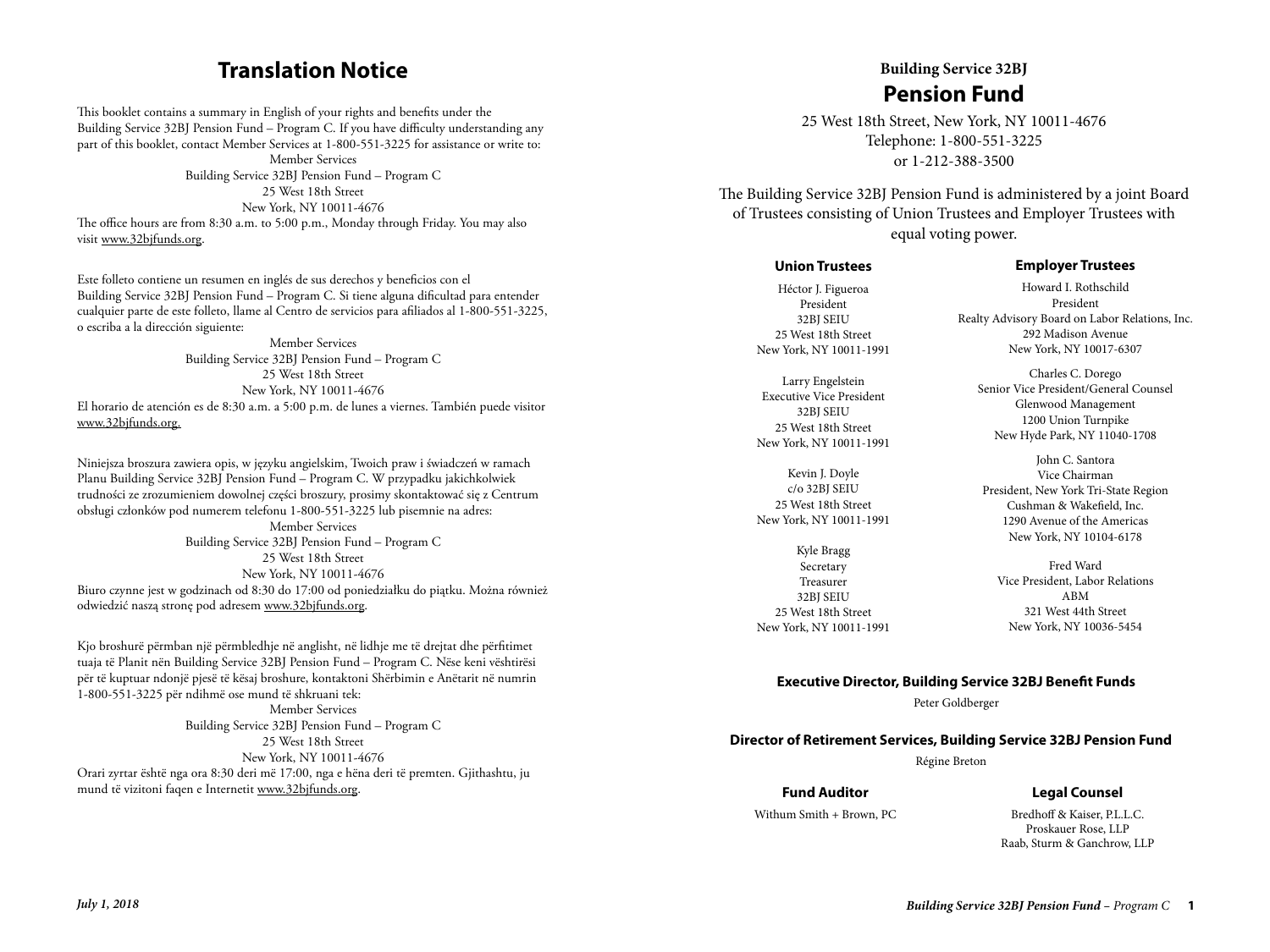# **Contents**

### **Page**

| Single Life Pension with 36 Months Guaranteed 23 |  |
|--------------------------------------------------|--|
|                                                  |  |
|                                                  |  |
|                                                  |  |
|                                                  |  |
|                                                  |  |

| Page                                                                  |  |
|-----------------------------------------------------------------------|--|
|                                                                       |  |
|                                                                       |  |
|                                                                       |  |
|                                                                       |  |
|                                                                       |  |
|                                                                       |  |
|                                                                       |  |
|                                                                       |  |
|                                                                       |  |
|                                                                       |  |
|                                                                       |  |
|                                                                       |  |
|                                                                       |  |
|                                                                       |  |
|                                                                       |  |
|                                                                       |  |
|                                                                       |  |
|                                                                       |  |
|                                                                       |  |
|                                                                       |  |
|                                                                       |  |
|                                                                       |  |
|                                                                       |  |
| Statement of Rights under the Employee Retirement Income Security Act |  |
|                                                                       |  |
|                                                                       |  |
| Funding of Benefits and Type of Administration50                      |  |
|                                                                       |  |
|                                                                       |  |
|                                                                       |  |
|                                                                       |  |
| <b>Contact Information - Member Services</b> Inside Back Cover        |  |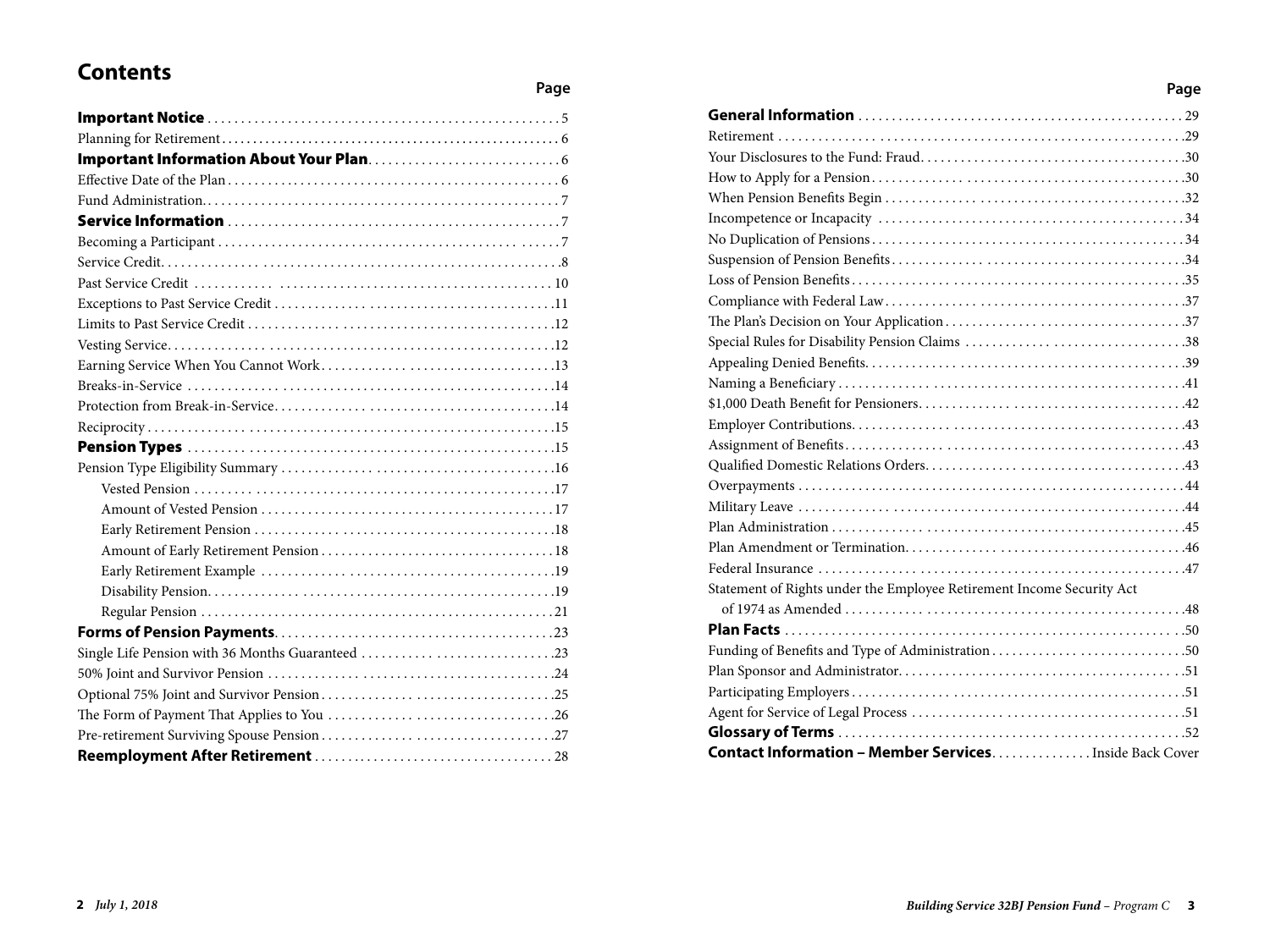## **Important Notice**

This booklet is the Summary Plan Description ("SPD") of **Program C** of the Building Service 32BJ Pension Fund (the "**Plan**"), which is one program of benefits of the Building Service 32BJ Pension Fund (the "**Fund**"). Although there are three programs of benefits under the **Plan**, the term "**Plan**," when used by itself in this booklet, refers to **Program C**. This booklet is only a brief summary of the most important provisions of the **Plan**. Your rights to benefits will be governed by the official rules and regulations of the **Plan**, as interpreted by official action of the Board of Trustees (the "**Board**"). Nothing in this summary will modify or change the official rules and regulations of the **Plan**. If there is any conflict between the terms of the official rules and regulations of the **Plan** and this booklet, the official rules and regulations will control. The official rules and regulations of the **Plan** are available from the Compliance Office. The Compliance Office can be reached at the address and telephone number printed on page 51. In addition, the **Board** reserves the right, in their sole and absolute discretion, to amend the **Plan** at any time, subject to the terms of the applicable collective bargaining agreements.

- Save this booklet put it in a safe place. If you lose a copy, you can ask Member Services for another or obtain it from www.32bjfunds.org.
- If you change your address or other personal information, including name, telephone, and marital status – notify Member Services immediately so your records are up-to-date and to avoid delays in the delivery of benefits and other important notices. You may make the update online at www.32bjfunds.org.
- Throughout this booklet, the words "you" and "your" refer to individuals who are **Participants**, as defined on page 55.
- This booklet describes the provisions of the **Plan** as amended through July 1, 2018, and generally applies to pension benefits that have not yet begun to be paid. If you are already receiving benefits, this booklet does not apply to you and you should refer to the Summary Plan Description and official **Plan** documents in effect at the time you stopped working in **Covered Employment** (as defined on page 53) to determine your rights under the **Plan**. The Compliance Department can provide copies of those documents to you. Please request these documents from the Compliance Department in writing at the address on page 51.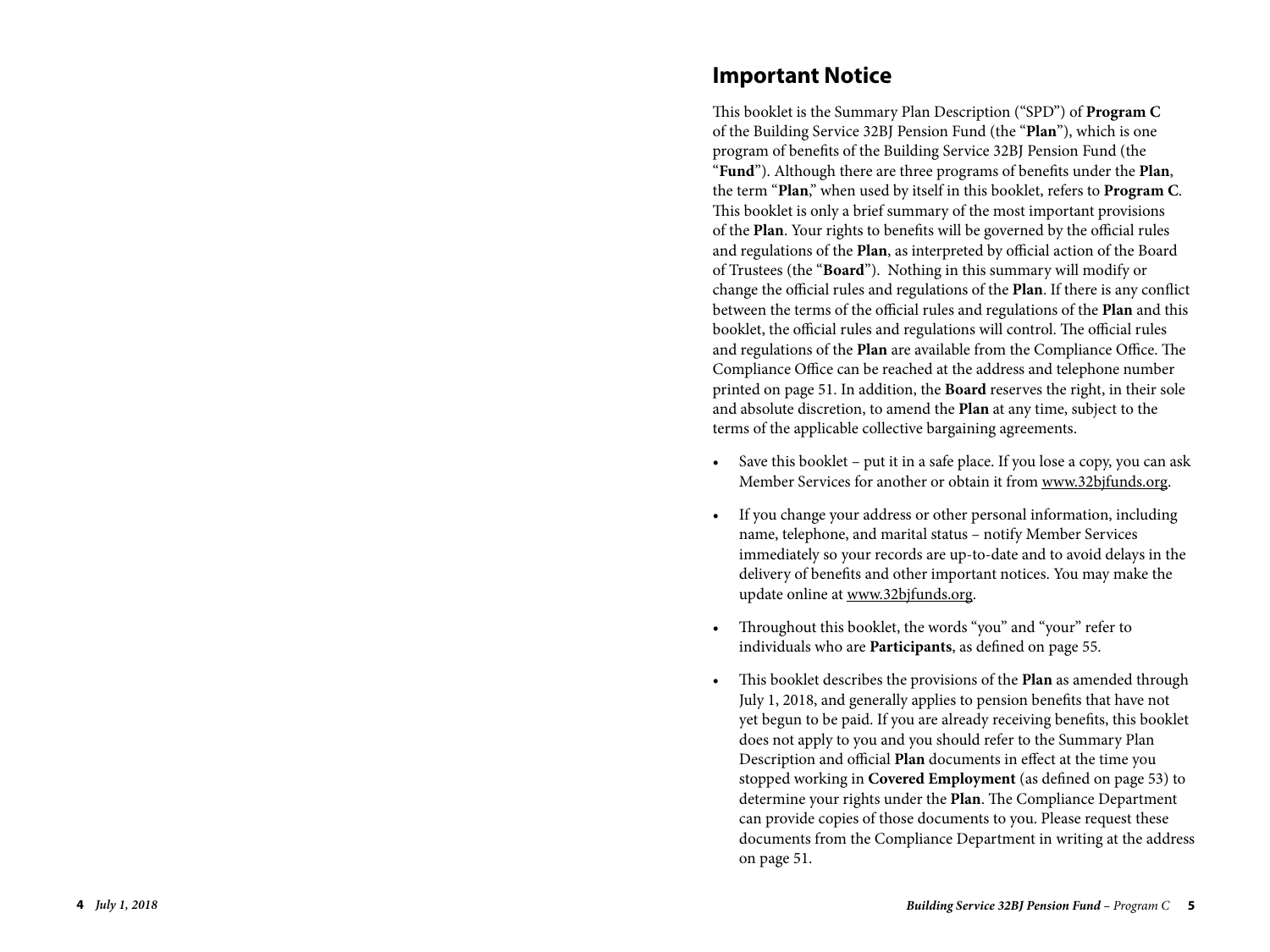- All capitalized terms within the text, for example, **Covered Employment**, are defined in the Glossary of Terms beginning on page 52.
- This booklet is intended only as a summary of the **Plan's** highlights and is not the complete **Plan** document. Since this booklet summarizes rules that can be complex, it is possible that inconsistencies between the actual **Plan** provisions and this booklet may exist. The official rules and regulations will govern even if you believe you have received contrary information from your employer or a **Fund** or **Union** employee.

## Planning for Retirement

Planning for retirement is a complex process. You should start thinking about retirement long before you are ready to **Retire**. In addition to using this SPD to learn more about your pension benefit, you can learn more at our website, www.32bjfunds.org. The website includes helpful information which can help you plan for your retirement at different stages in your life.

When you are ready to **Retire**, call Member Services four months prior to your anticipated retirement date to schedule a meeting with your Retirement Counselor, who will walk you through the process.

# **Important Information About Your Plan**

## Effective Date of the Plan

The **Plan** was established on January 1, 2008. Generally, it provides a pension for building service employees outside of the five boroughs of New York City and Nassau and Suffolk Counties under agreements with 32BJ SEIU that require contributions to the **Fund** for benefits under the **Plan**. This **Plan** primarily covers employees in New Jersey.

The term "**Plan**", when used by itself in this booklet, refers to **Program C**. The benefits provided for employees working under a collective bargaining agreement between a building employer and 32BJ SEIU in Manhattan, Queens, Brooklyn or Staten Island are referred to in this booklet as "Program A." The benefits provided to employees covered by the former Local 307 Pension Trust Fund are referred to as "Program B". Program A and Program B benefits are described in separate booklets.

## Fund Administration

The Building Service 32BJ Pension Fund is administered by a joint Board of Trustees composed of **Union** and Employer Trustees with each having equal voting power. The address of the Board of Trustees is:

**25 West 18th Street New York, New York 10011-4676** 

See page 1 for the members of the Board of Trustees.

# Service Information

The amount of your pension is determined by the number of **Service Credits** you earn. You begin to accrue **Service Credits** when you become a **Plan Participant**, typically on the January 1 or July 1 following your first full 12 consecutive months of employment, as described below.

## Becoming a Participant

Generally, you are eligible to participate in the **Plan** if you have completed 1,000 **Hours of Service** (as described below and defined on page 54), in the first 12 consecutive months after you are hired in **Covered Employment**. If you satisfy that requirement, your entry date for participation is the earlier of January 1 or July 1 following your first anniversary of employment. If you do not complete 1,000 **Hours of Service** during the first 12 consecutive months following your date of hire, you will become a **Participant** in the **Plan** as of the July 1 immediately following the first **Plan Year** – July 1 to June 30 – in which you complete at least 1,000 **Hours of Service**. You begin to earn **Service Credit** as of the date when you become a **Participant**, but you begin to earn **Vesting Service** from your first day of **Covered Employment**. It is important to note that **Vesting Service** determines your *eligibility* for a benefit while your **Service Credit** determines the *amount* of your pension benefit.

For example, if you begin working on February 22, 2019 in **Covered Employment** and work every week, assuming you complete 1,000 **Hours of Service**, then you will become a **Participant** and begin accruing **Service Credit** on July 1, 2020. You will begin earning **Vesting Service** on February 22, 2019. If you are entitled to **Past Service Credit**, as described on pages 10–12, you will become a **Participant** on the date your employer becomes obligated to contribute to the **Fund** for benefits under **Program C**.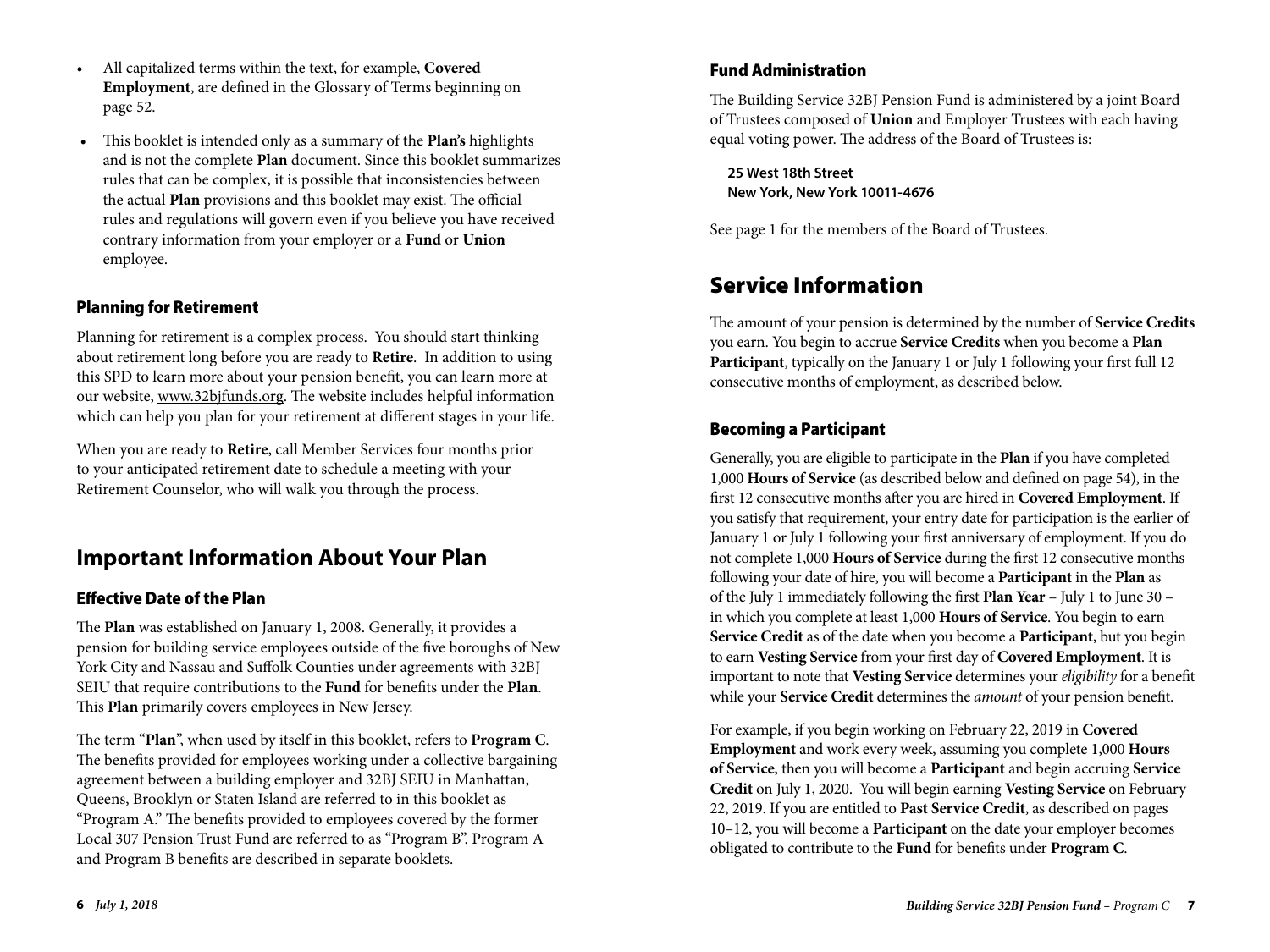If you cease to be a **Participant** due to a **Break-in-Service**, as described on pages 14–15 and 52, and later return to **Covered Employment**, you will become a **Participant** immediately upon reentering **Covered Employment** unless you have had a permanent **Break-in-Service** (five consecutive one-year **Breaks-in-Service**).

If you have had a permanent **Break-in-Service**, you will have to satisfy the rules above as if you are a new employee.

### Service Credit

Generally, **Service Credit** is earned when you are working in a classification of employment for which an employer is required to contribute to the **Fund** for benefits under **Program C** of the **Plan**. You may alternate employment back and forth between **Contributing Employers** (see page 53), whether they are commercial or residential, without losing credit, but you will not receive more than one month of credit in any calendar month, or three months of credit in any calendar quarter, even if more than one employer contributes on your behalf in that period.

In addition to **Service Credit** earned during the period of time during which your employer is obligated to contribute to the **Fund**, you may also receive credit for limited purposes (vesting and eligibility for a **Vested Pension**, **Early Retirement Pension** and **Disability Pension**) for periods before contributions begin (called **Past Service Credit**). **Past Service Credit** and the purposes for which it applies is described on pages 10–12.

You will earn only one pension for all credited service under the **Fund**, regardless of how many employers contribute to the **Fund** on your behalf. If you work concurrently for employers that are obligated to contribute to more than one program of benefits, you will accrue **Service Credit** only under the program of benefits that provides the highest level of benefits.

If you work for more than one employer and those employers are obligated to contribute to more than one program of benefits, for example **Program C** and another program of this **Fund**, if your work is not concurrent, you will accrue **Service Credit** under each program of benefits and your benefits will be calculated separately. See the section No Duplication of Pensions on page 34 for additional information.

### **Alert:**

Please note that while you will earn only one pension from this **Fund**, if you earn **Service Credit** under a different pension fund, such as the 32BJ North Pension Fund or the 32BJ School Workers Pension Fund, you may earn more than one pension.

The following tables shows how much **Service Credit** you will earn for each **Hour of Service** (as defined on page 54) during specified time periods for a **Contributing Employer**:

For **Hours of Service** before January 1, 2011 (or July 1, 2011 if you were credited with at least one **Hour of Service** before January 1, 2011), you receive **Service Credit** in accordance with the following schedule:

| <b>Hours of Service in Covered Employment</b><br>Per Plan Year (July 1 - June 30) | <b>Service Credit</b> |
|-----------------------------------------------------------------------------------|-----------------------|
| 1,000 or more                                                                     | 12 months             |
| At least 920 but fewer than 1,000                                                 | 11 months             |
| At least 840 but fewer than 920                                                   | 10 months             |
| At least 760 but fewer than 840                                                   | 9 months              |
| At least 680 but fewer than 760                                                   | 8 months              |
| At least 600 but fewer than 680                                                   | 7 months              |
| At least 500 but fewer than 600                                                   | 6 months              |
| At least 420 but fewer than 500                                                   | 5 months              |
| At least 340 but fewer than 420                                                   | 4 months              |
| At least 260 but fewer than 340                                                   | 3 months              |
| At least 180 but fewer than 260                                                   | 2 months              |
| At least 100 but fewer than 180                                                   | 1 month               |
| Fewer than 100                                                                    | 0 months              |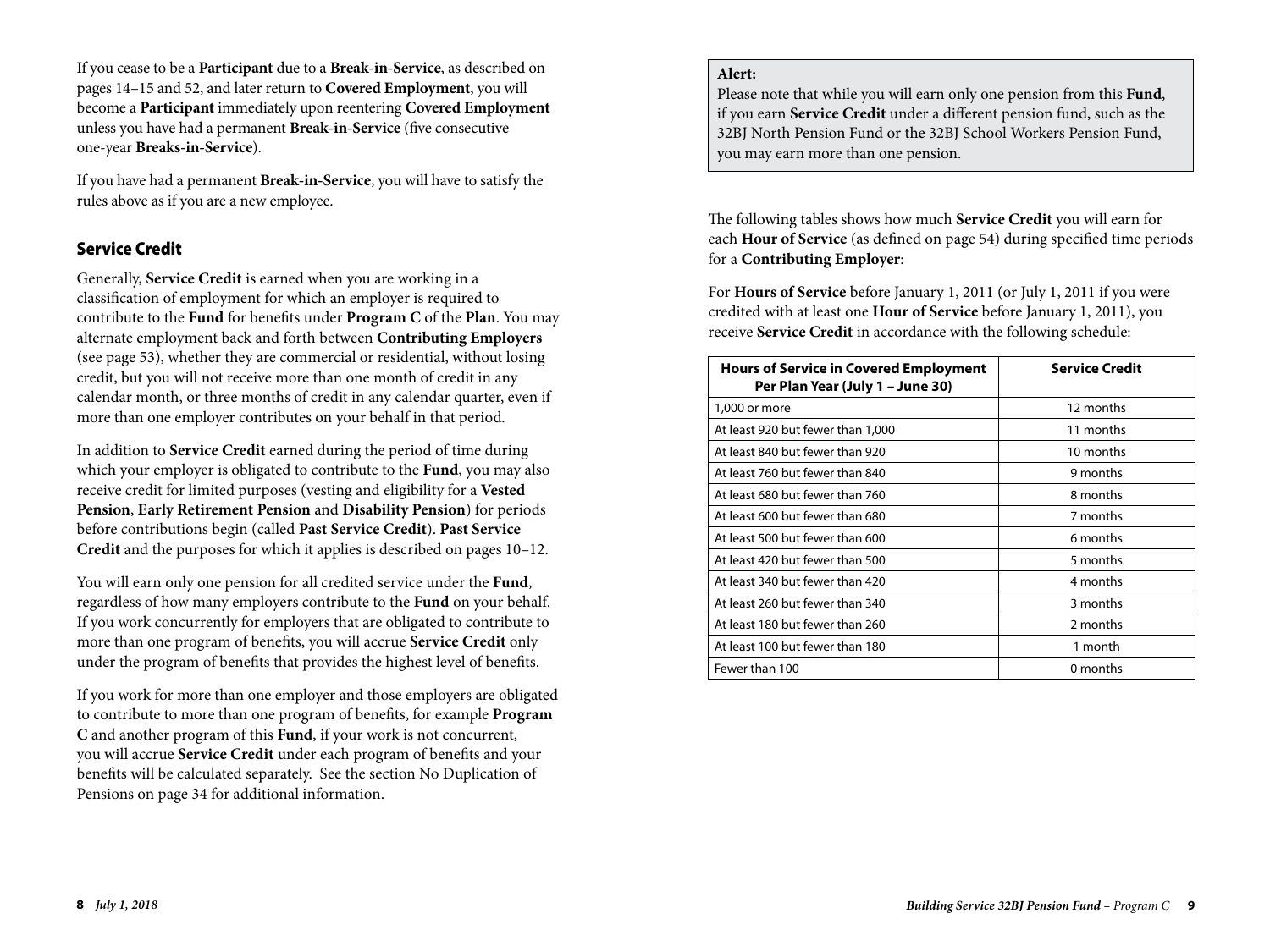For **Hours of Service** on or after January 1, 2011 (or July 1, 2011 if you were credited with at least one **Hour of Service** before January 1, 2011), you earn **Service Credit** in accordance with the following schedule:

| <b>Hours of Service in Covered Employment</b><br>Per Plan Year (July 1 - June 30) | <b>Service Credit</b> |
|-----------------------------------------------------------------------------------|-----------------------|
| 1,430 or more                                                                     | 12 months             |
| 1,072-1,429                                                                       | 9 months              |
| 715-1,071                                                                         | 6 months              |
| Fewer than 715                                                                    | 0 months              |

## Past Service Credit

**Past Service Credit** is awarded for certain limited purposes (vesting and eligibility for a **Vested Pension**, **Early Retirement Pension** and **Disability Pension**) under the **Plan** for work performed in a building before that building is covered by a collective bargaining agreement requiring contributions to this **Plan**. Not all **Participants** are entitled to **Past Service Credit**.

You may be eligible for **Past Service Credit** if your employer was required to make contributions to the **Fund** for benefits under **Program C** in its first collective bargaining agreement with the **Union** and you worked in the building at that time.

To qualify for **Past Service Credit** you must:

• have worked in the same building for at least 15 of the 36 months immediately preceding the effective date of your employer's first collective bargaining agreement with the **Union**; and

• be credited with at least 6 months of **Service Credit** in the building after your employer began making contributions to the **Fund** for benefits under the **Plan** before incurring a one-year **Break-in-Service** (unless that one-year **Break-in-Service** is repaired before incurring a permanent **Break-in-Service**).

**For example**: John begins working for ABC Services as a cleaner at 123 Any Street on February 1, 2012. On July 1, 2019, ABC Services enters into its first collective bargaining agreement with the **Union** covering cleaners at 123 Any Street and that collective bargaining agreement requires contributions to the **Fund** for benefits under **Program C**. If John worked 15 of the 36 months immediately preceding July 1, 2019 for ABC Services and he continues to work for ABC Services at 123 Any Street after July 1, 2019 and earns at least six months of **Service Credit** prior to suffering a one-year **Break-in-Service**, he will receive **Past Service Credit** for his employment during the period February 1, 2012 through June 30, 2019.

Note that if the employer is not required to begin making contributions as of the effective date of its first collective bargaining agreement with the **Union**, no **Service Credit** will be earned for the period from the effective date of the collective bargaining agreement to the date on which contributions are required to be made. **Past Service Credit** earned before the effective date may be combined with **Service Credit** earned after contributions begin. If contributions do not begin in the first collective bargaining agreement, there will be no **Past Service Credit** awarded.

## Exceptions to Past Service Credit

Even if you satisfy the rules above for **Past Service Credit**, it will not be granted:

• For work that preceded a period of 24 or more consecutive months during which you performed no work either for the same employer, or in the same category of employees in the same building or bargaining unit in which you were working when your employer began making contributions to **Program C** on your behalf, or in Program A or Program B.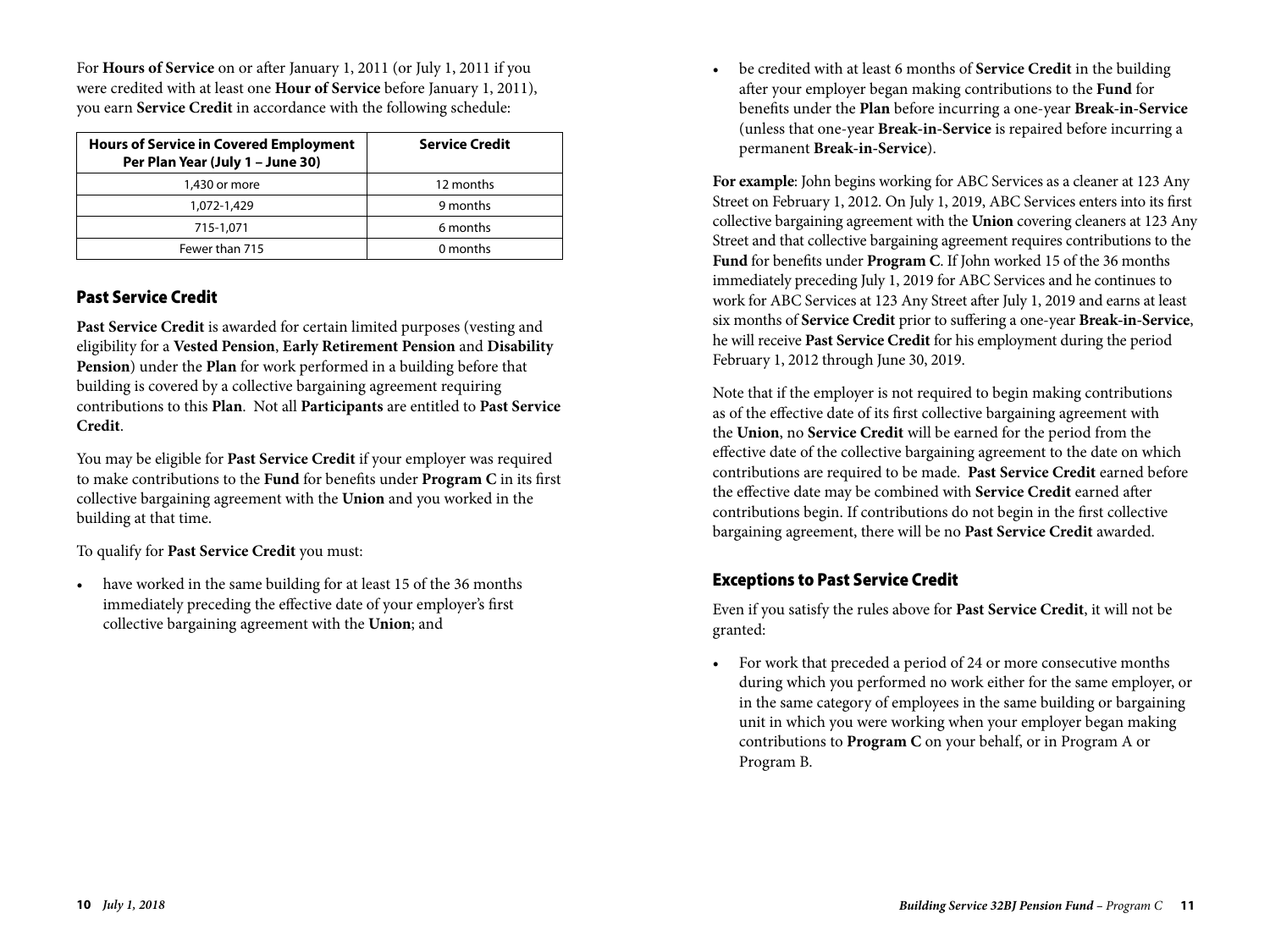- If your employer withdraws from this **Plan** or ceases to have an obligation to make contributions for the building or the classification of employment in which you were working when your employer first became obligated to make contributions to the **Fund** for benefits under **Program C**, unless the employer no longer has any employees in that classification or building, or your employer made at least four years of contributions for the category of employees who were granted **Past Service Credit**.
- If your employer became obligated to make contributions to the **Fund** for benefits under **Program C** as a result of a merger of another pension plan into this **Fund**. Note that you will continue to be entitled to any benefits you earned under the other pension plan before the merger.

### Limits to Past Service Credit

**Past Service Credit** is only counted as **Service Credit** for the purpose of determining your eligibility for a **Vested Pension**, **Early Retirement Pension** or **Disability Pension**. It is not counted as **Service Credit** for determining eligibility for a **Regular Pension**.

**Past Service Credit does not count as Service Credit for the purpose of determining the amount of your Vested Pension or Regular Pension benefit.**

## Vesting Service

You will earn a right to a pension at **Normal Retirement Age** (as defined on page 54), usually age 65, once you earn five years of **Vesting Service** before you have a permanent **Break-in-Service**. If you satisfy these conditions you will be **Vested** (see pages 17–18 and page 56), and your benefit generally cannot be taken away even if you no longer work in the building service industry. If you do not earn five years of **Vesting Service**, you will not be entitled to any benefits under the **Plan** unless you reach your **Normal Retirement Age** while still working in **Covered Employment**. (See Loss of Pension Benefits on pages 35–36 for more information on the circumstances under which you could lose benefits under the **Plan**.) **Vesting Service** is different from **Service Credit**. **Vesting Service** determines your *eligibility* for a pension; **Service Credit** determines *how much* the pension will be.

For each **Plan Year** (July 1–June 30) during which you are in **Covered Employment** (at least 1,000 **Hours of Service**), you will receive one year of **Vesting Service**. (You will never receive more than one year of **Vesting Service** in a single **Plan Year**.)

You may also receive **Vesting Service** working for a **Contributing Employer** in a position that is not covered by the **Plan**, if your work in that position is right before or right after your **Covered Employment** for that same employer.

**For example, if you are hired into a management or other non-union position by your Employer immediately following your service in a Union position, then you would receive Vesting Service for that employment.**

In addition, **Vesting Service** includes **Covered Employment** under other programs of this **Fund**, subject to the limit that you cannot receive more than one year of **Vesting Service** for any **Plan Year**. **Past Service Credit** will also count as **Vesting Service**.

Once you are **Vested**, even a lengthy absence from **Covered Employment** will not constitute a permanent **Break-in-Service**. You will qualify for a pension if you earn five years or more of **Vesting Service** without a permanent **Breakin-Service** or attain **Normal Retirement Age** while still working in **Covered Employment**. (See pages 14–15 for detailed rules on **Breaks-in-Service**.)

### **Alert:**

It is important to note that **Vesting Service** is used to establish your entitlement to a pension, while **Service Credit** determines the amount of your pension. **Past Service Credit** is counted in determining if you meet the minimum **Service Credit** requirement for a **Vested Pension**, **Early Retirement Pension** or a **Disability Pension**. **Past Service Credit** is NOT counted in determining whether you meet the minimum **Service Credit** requirement for a **Regular Pension**.

## Earning Service When You Cannot Work

The **Plan** will grant you **Service Credit** and **Vesting Service**, just as if you were working in **Covered Employment** for certain periods when you cannot work. Those periods of time include:

• periods for which you receive disability benefits required by state law or Workers' Compensation (up to six months or 501 hours);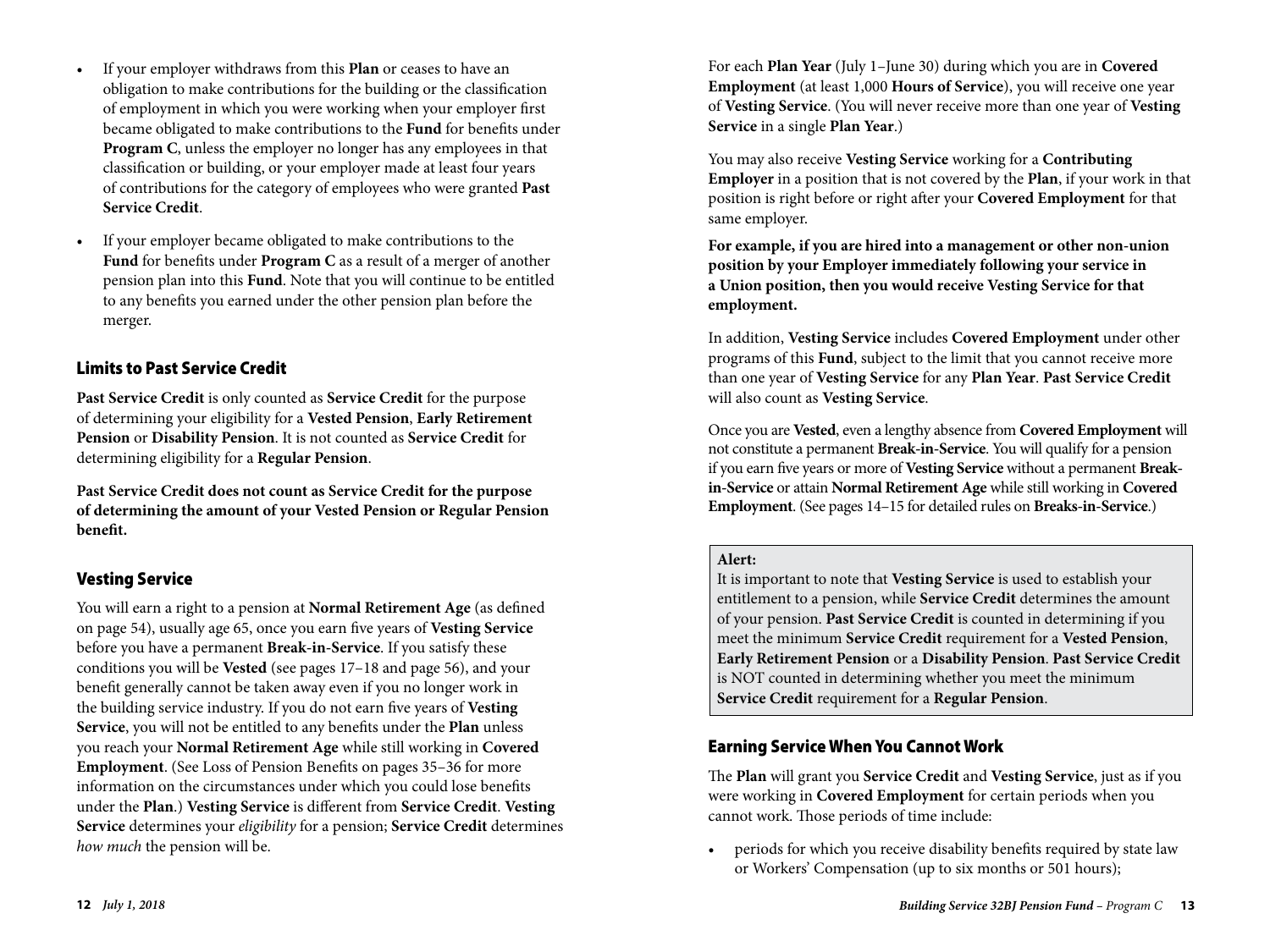• Certain periods of military service as required by law; contact the Compliance Office for details.

In all such cases to qualify for **Service Credit** of **Vesting Service** for periods when you cannot work, you must have been working in **Covered Employment** at the beginning of the period for which you wish to be credited.

## Breaks-in-Service

If you are not **Vested** and you do not work in **Covered Employment** for long continuous periods of time, you may have a **Break-in-Service**. If you have a one-year **Break-in-Service**, you will cease to be a **Participant** as of the last day of the **Plan Year** that constituted such break. If you have a permanent **Break-in-Service**, you will lose all previously earned **Service Credit** and **Vesting Service** and will be treated as a new employee for purposes of eligibility to become a **Participant**.

You will incur a one-year **Break-in-Service** if you do not have at least 500 **Hours of Service** in **Covered Employment** during a **Plan Year** (July 1– June 30). A **Break-in-Service** becomes permanent after you have incurred five consecutive one-year **Breaks-in-Service**.

For purposes of these **Break-in-Service** rules, **Hours of Service** under **Program C** will be combined with **Hours of Service** credited under any other program of benefits under this **Fund**, such as Program A or Program B. In addition, service for a **Contributing Employer** in a position that is not covered by the **Plan**, if your work in that position is right before or is right after your **Covered Employment** for that same employer, will count toward preventing a **Break-in-Service**.

## Protection from Break-in-Service

In certain circumstances, your absence from **Covered Employment** will be counted solely for the purpose of preventing you from incurring a **Break-in-Service**. You are protected from having a **Break-in-Service** in the following circumstances:

• You missed work in 1985 or later because of your pregnancy, the birth of a child, the placement of a child for adoption, or caring for a child immediately following birth or placement for adoption. In these circumstances, you will be treated as if you had earned up to 500 **Hours of Service**.

• You were on a leave of absence that your employer was legally required to give you under the Federal Family and Medical Leave Act (commonly known as "FMLA"), on or after August 3, 1993. In these circumstances, you will be treated as if you had earned the **Hours of Service** that you would have worked to the extent required under the FMLA. You will be credited only to the extent required by the FMLA.

## Reciprocity

The Trustees of the **Fund** have entered into reciprocity agreements with other pension funds covering **Participants** of this **Fund**, including the 32BJ North Pension Fund and the 32BJ/Broadway League Pension Fund. These reciprocity agreements may provide for recognition of **Vesting Service** and/ or **Service Credit** in determining whether a **Participant** is **Vested** in this **Plan** or entitled to a type of pension (e.g., **Vested Pension**) under this **Plan**. If you have worked in employment which required your employer to contribute to another pension fund, when you **Retire** you should let us know. To find out if the **Fund** has a reciprocity agreement with another pension fund under which you participate, call Member Services.

# Pension Types

**Program C** offers four types of pensions based on combinations of **Service Credit**, **Vesting Service**, age and/or health. This section will help you determine which pension type you qualify for and which meets your personal needs. The pension types are:

- **Vested Pension**
- **Early Retirement Pension**
- **Disability Pension**, and
- **Regular Pension**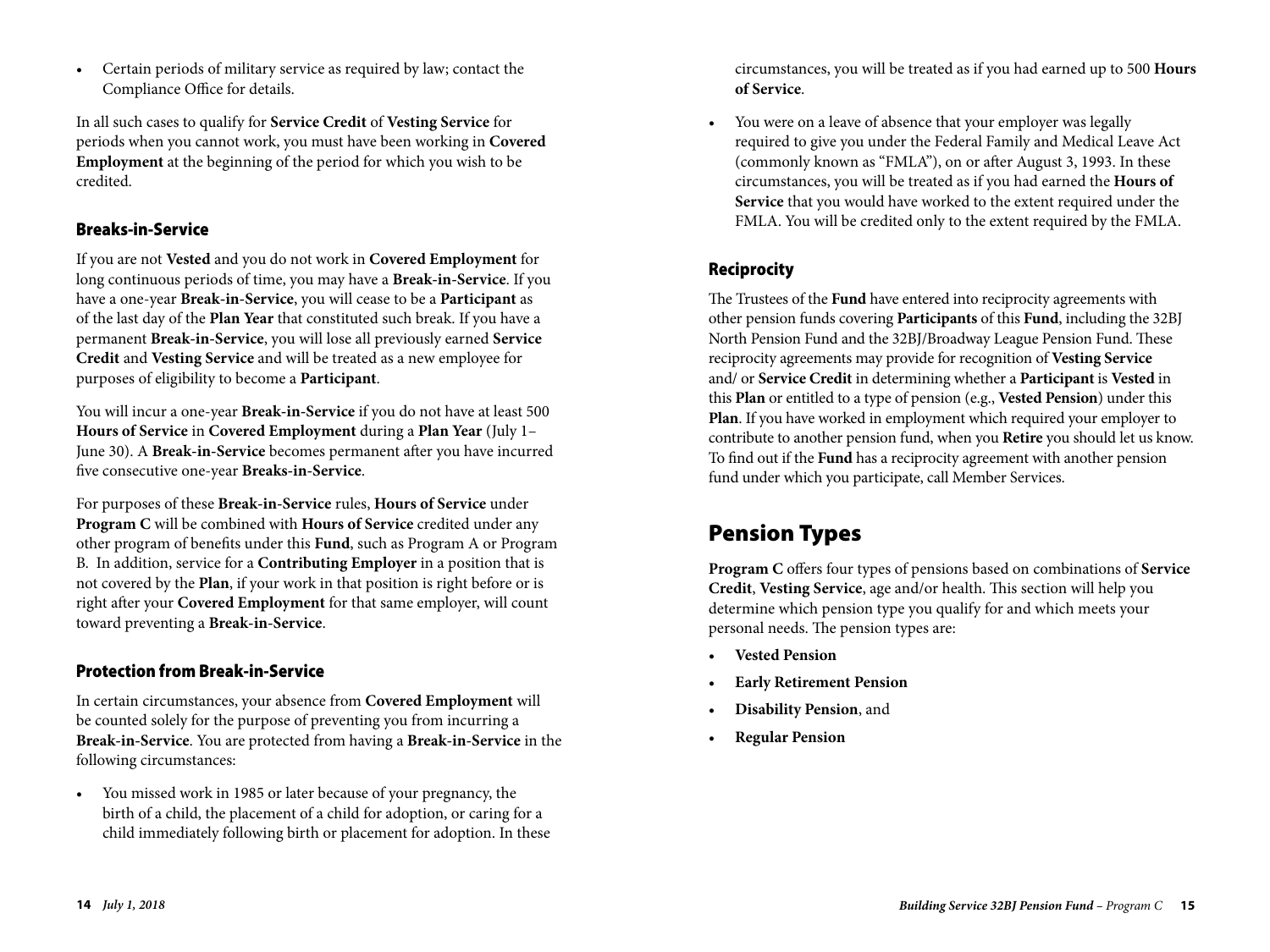## Pension Type Eligibility Summary

The following table summarizes the eligibility requirements for the four types of pensions that **Program C** offers:

| <b>Type of Pension</b>                    | <b>Minimum Age</b>                                                                          | Minimum<br><b>Service Credit</b> | <b>Additional</b><br><b>Conditions</b>                                                                                                                                          |
|-------------------------------------------|---------------------------------------------------------------------------------------------|----------------------------------|---------------------------------------------------------------------------------------------------------------------------------------------------------------------------------|
| <b>Vested Pension</b>                     | 65 or your age<br>on your 5th<br>anniversary of<br>Plan participation<br>whichever is later | 1 Month                          | Five years of<br><b>Vesting Service</b>                                                                                                                                         |
| <b>Early Retirement</b><br><b>Pension</b> | 55                                                                                          | 120 Months                       | None                                                                                                                                                                            |
| <b>Disability Pension</b>                 | 50                                                                                          | 180 Months                       | Permanent and<br>total disability<br>(as evidenced by<br>a Social Security<br><b>Disability Notice</b><br>of Award)* begins<br>while working<br>in Covered<br><b>Employment</b> |
| <b>Regular Pension</b>                    | 65                                                                                          | 300 Months                       | None                                                                                                                                                                            |

\* The Social Security Administration classifies your disability as total and permanent if it sets your review for continuing eligibility for payments no less frequently than once every seven years, but no more frequently than once every five years.

Remember, **Past Service Credit** only counts as **Service Credit** for determining whether you meet the minimum **Service Credit** requirement to qualify for a **Vested Pension**, **Early Retirement Pension** or **Disability Pension**. **Past Service Credit** does not count as **Service Credit** for determining whether you meet the minimum **Service Credit** requirement for a **Regular Pension**. **Past Service Credit** does not count as **Service Credit** in determining the amount of your **Vested Pension** or **Regular Pension** benefit.

#### **Vested Pension**

You are entitled to **Retire** at age 65 with a **Vested Pension** if you have at least five years of **Vesting Service** or if you are working in **Covered Employment** when you reach age 65 or your fifth anniversary of participation, if later.

#### **Amount of Vested Pension**

The monthly amount of benefit will depend on how many months of **Service Credit** you earned and the maximum benefit level associated with the contribution rate in effect when you earned them.

The monthly **Vested Pension** accrual rate is equal to a fraction of the maximum benefit level associated with the contribution rate that was in effect for the month the **Service Credit** was earned. The monthly amounts are set forth in the table below:

| <b>Weekly/Hourly</b><br><b>Contribution Rate</b> | <b>Monthly Vested Pension</b><br><b>Accrual Rate</b><br>(Less than 240 Months of<br><b>Service Credit)</b> | <b>Monthly Vested Pension</b><br><b>Accrual Rate</b><br>(240 to 299 Months of<br><b>Service Credit)</b> |
|--------------------------------------------------|------------------------------------------------------------------------------------------------------------|---------------------------------------------------------------------------------------------------------|
| \$10.00/\$0.28                                   | \$0.525                                                                                                    | \$0.583                                                                                                 |
| \$11.50/\$0.32                                   | \$0.625                                                                                                    | \$0.694                                                                                                 |
| \$13.50/\$0.38                                   | \$0.775                                                                                                    | \$0.861                                                                                                 |
| \$20.50/\$0.58                                   | \$1.250                                                                                                    | \$1.388                                                                                                 |
| \$29.00/\$0.83                                   | \$1.875                                                                                                    | \$2.083                                                                                                 |
| \$38,00/\$1.08                                   | \$2.500                                                                                                    | \$2.777                                                                                                 |

**Example**: All months of **Service Credit** earned at the same contribution rate

Paul earned 165 months of **Service Credit** while working for an employer who was contributing \$13.50 per week. Paul's monthly **Vested Pension** accrual rate is \$0.775. His **Vested Pension** at **Normal Retirement Age** is calculated as follows:

| <b>Number of Months</b><br><b>Of Service Credit</b><br>(x) | <b>Monthly Vested Pension</b><br><b>Accrual Rate</b><br>$=$ | <b>Monthly Vested</b><br><b>Pension</b> |
|------------------------------------------------------------|-------------------------------------------------------------|-----------------------------------------|
| 165                                                        | \$0.775                                                     | \$127.875                               |

Paul's monthly **Vested Pension** benefit at **Normal Retirement Age** is \$128.00 (\$127.875 rounded up to the next highest dollar).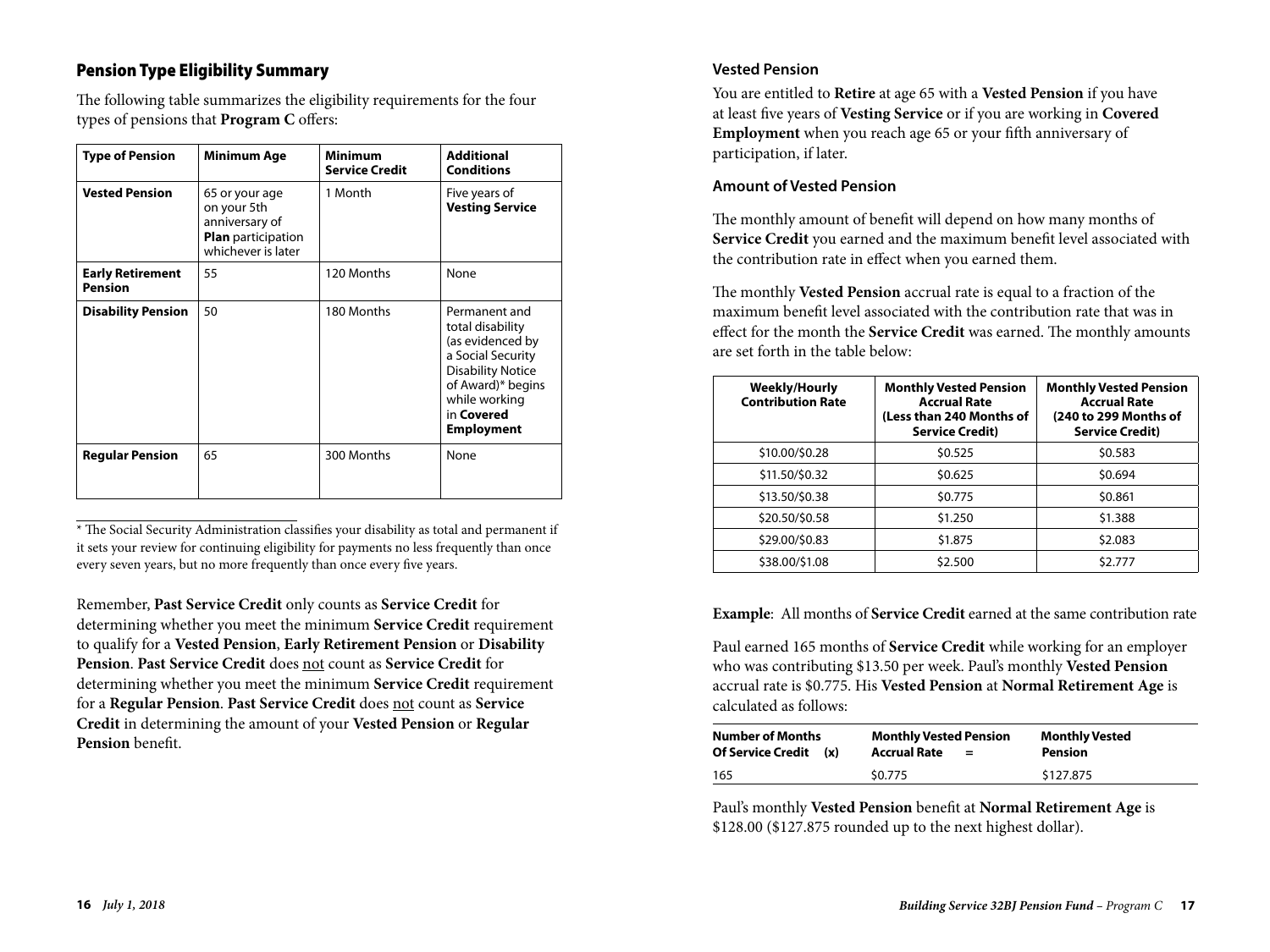**Example:** Months of **Service Credit** earned at different contribution rates

Sue earned 189 months of **Service Credit**. 100 months of **Service Credit** were earned while working for an employer who was contributing \$0.32 per hour and the other 89 months of **Service Credit** were earned while that same employer was contributing \$0.38 per hour. Her monthly **Vested Pension** accrual rates are \$0.625 and \$0.775. Her **Vested Pension** at **Normal Retirement Age** is calculated as follows:

|              | Number of<br><b>Months of Service</b><br>Credit<br>(x) | <b>Monthly Vested</b><br><b>Pension Accrual</b><br>$(=)$<br>Rate | <b>Monthly Vested</b><br><b>Pension</b> |
|--------------|--------------------------------------------------------|------------------------------------------------------------------|-----------------------------------------|
|              | 100                                                    | \$0.625                                                          | 62.500                                  |
|              | 89                                                     | \$0.775                                                          | 68.975                                  |
| <b>Total</b> | 189                                                    |                                                                  | \$131.475                               |

Sue's monthly **Vested Pension** benefit at **Normal Retirement Age** is \$132.00. (\$131.475 rounded up to the next highest dollar).

#### **Early Retirement Pension**

You are entitled to **Retire** with an **Early Retirement Pension** once you have reached age 55 if you have 120 or more months (or ten years) of **Service Credit**. **Past Service Credit** is counted as **Service Credit** when calculating whether you have 120 months or more of **Service Credit**, solely for determining whether you are eligible for Early Retirement.

### **Amount of Early Retirement Pension**

Although **Past Service Credit** counts as **Service Credit** in determining your eligibility for an **Early Retirement Pension**, it does not count as **Service Credit** in determining the amount of your **Vested Pension** or **Regular Pension**.

The amount of your **Early Retirement Pension** is the amount of the **Vested Pension** or **Regular Pension** that you would be entitled to receive at age 65, reduced by  $\frac{1}{2}$  of 1% for each month by which you are younger than age 65 on your **Annuity Starting Date**.

The reduction is due to the fact that an **Early Retirement Pensioner** is expected to receive a pension benefit for a longer period of time than a **Pensioner** who **Retires** at age 65.

The table below shows the percentage of the **Vested Pension** or **Regular Pension** benefit that an early retiree would receive at a specific age. These are the percentages of what would otherwise be payable if you started your pension at age 65.

|             | <b>Age at Retirement</b> |           |                         |      |      |      |      |      |      |      |      |      |
|-------------|--------------------------|-----------|-------------------------|------|------|------|------|------|------|------|------|------|
| In<br>Years |                          | In Months |                         |      |      |      |      |      |      |      |      |      |
|             | 0                        | 1         | $\overline{\mathbf{2}}$ | 3    | 4    | 5    | 6    | 7    | 8    | 9    | 10   | 11   |
| 55          | .400                     | .405      | .410                    | .415 | .420 | .425 | .430 | .435 | .440 | .445 | .450 | .455 |
| 56          | .460                     | .465      | .470                    | .475 | .480 | .485 | .490 | .495 | .500 | .505 | .510 | .515 |
| 57          | .520                     | .525      | .530                    | .535 | .540 | .545 | .550 | .555 | .560 | .565 | .570 | .575 |
| 58          | .580                     | .585      | .590                    | .595 | .600 | .605 | .610 | .615 | .620 | .625 | .630 | .635 |
| 59          | .640                     | .645      | .650                    | .655 | .660 | .665 | .670 | .675 | .680 | .685 | .690 | .695 |
| 60          | .700                     | .705      | .710                    | .715 | .720 | .725 | .730 | .735 | .740 | .745 | .750 | .755 |
| 61          | .760                     | .765      | .770                    | .775 | .780 | .785 | .790 | .795 | .800 | .805 | .810 | .815 |
| 62          | .820                     | .825      | .830                    | .835 | .840 | .845 | .850 | .855 | .860 | .865 | .870 | .875 |
| 63          | .880                     | .885      | .890                    | .895 | .900 | .905 | .910 | .915 | .920 | .925 | .930 | .935 |
| 64          | .940                     | .945      | .950                    | .955 | .960 | .965 | .970 | .975 | .980 | .985 | .990 | .995 |

### **Early Retirement Example**

If you are eligible for a **Vested Pension** of \$250.00 per month at age 65, and you **Retire** ten years early – at age 55 – you will receive 40% of what you would have received at age 65. Your **Early Retirement Pension** would be \$100.00 per month (\$250.00 x .400). This means a reduction of 60% (120 months x  $\frac{1}{2}$  of 1%). The reduction is necessary since you will receive this pension over a longer period of time compared to how long you would receive it if you postponed retirement until your **Normal Retirement Age** of 65.

### **Disability Pension**

You are eligible for a **Disability Pension** if you have at least 180 months (15 years) of **Service Credit**, have reached age 50 and become totally and permanently disabled while working in **Covered Employment**. In determining your eligibility for a **Disability Pension**, **Past Service Credit** is counted as **Service Credit** when calculating whether you have 180 months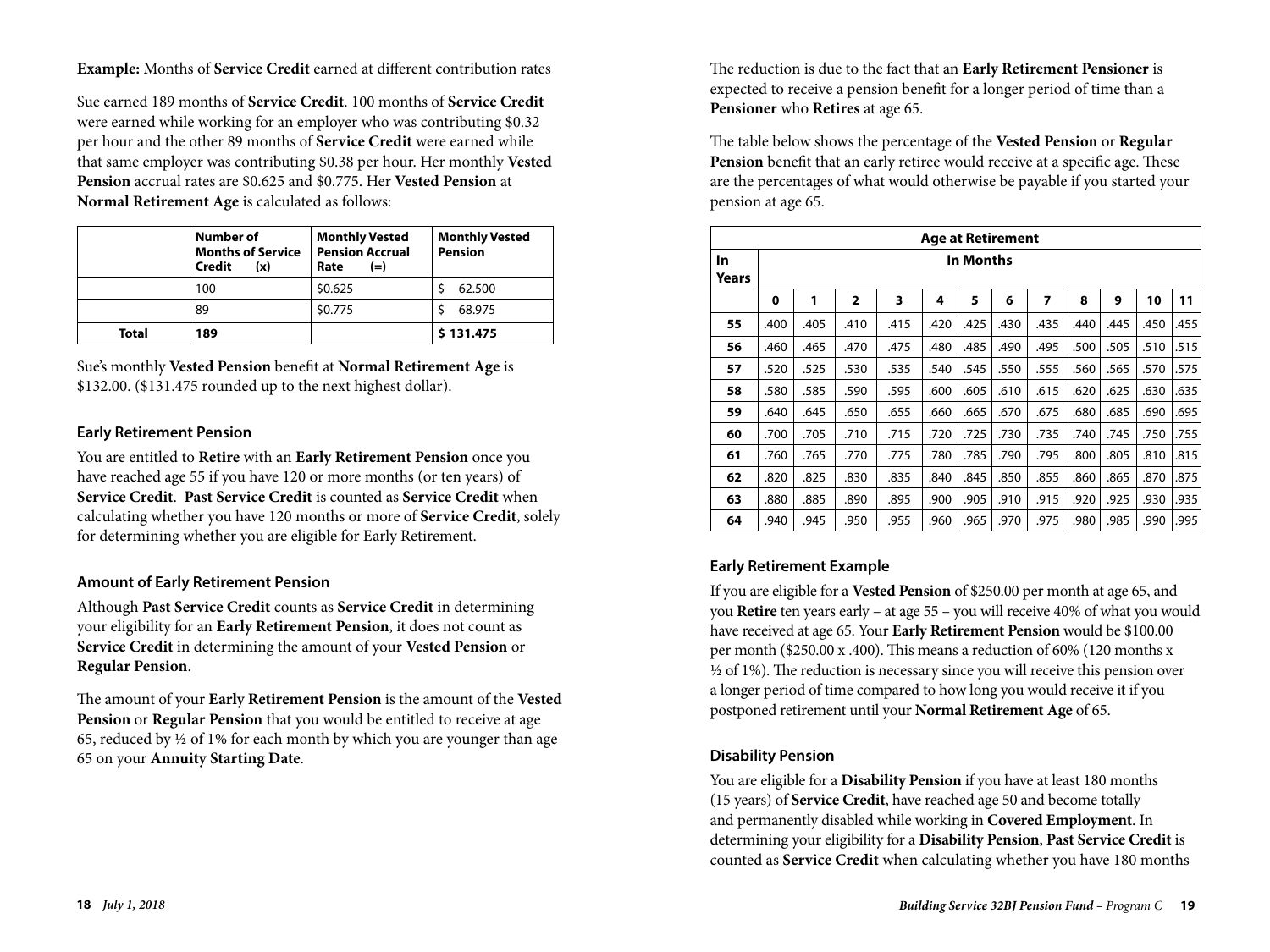of **Service Credit**. There is a six-month waiting period between the date when you first stop working due to total and permanent disability and the date when your **Disability Pension** can begin. If the Pension Fund receives your application more than nine months after you stop working in **Covered Employment**, your **Disability Pension** will not commence before the first day of the month after your application is received by the **Board**.

You are considered totally and permanently disabled if you submit to the **Board** a Social Security Administration Disability Notice of Award<sup>1</sup> showing that you are totally and permanently disabled and that your disability was found to have commenced while you were working in **Covered Employment**. The Social Security Administration classifies your disability as total and permanent if it sets your review for continuing eligibility for payments no less frequently than once every seven years, but no more frequently than once every five years.

If your **Disability Pension** starts before age 62, the amount will be 82% of the pension (**Vested** or **Regular**) you would have been entitled to at age 65. If your **Disability Pension** starts between ages 62 and 65, the amount will be equal to what you would have received as an **Early Retirement Pension**. Remember that although **Past Service Credit** counts as **Service Credit** when determining whether you meet the minimum **Service Credit** requirement to be eligible for a **Disability Pension**, it does not count as **Service Credit** in determining the amount of your **Disability Pension**.

Once your **Disability Pension** has started, it will be paid for the rest of your life, subject to the suspension of benefit rules described on page 34.

### **Alert:**

You should contact Member Services if you become disabled and believe the disability could be total and permanent. While you need to apply to Social Security to qualify for the **Disability Pension**, applying immediately may provide for a retroactive pension payment for the period you are waiting for your Social Security determination. If you apply later than nine months following your last day worked, you will not qualify for a retroactive pension payment.

### **Regular Pension**

You will receive a **Regular Pension** if you have reached age 65, accrued at least 300 months (25 years) of **Service Credit**, and stopped working in **Covered Employment**.

## **Alert:**

Please note that to qualify for a **Regular Pension**, you need 300 months of **Service Credit**. **Service Credit** is accrued during the time your employer is obligated to make contributions on your behalf to **Program C**. **Past Service Credit** does not count as **Service Credit** when determining your eligibility for a **Regular Pension**. **Because the earliest date a Participant could begin accruing Service Credit under the Plan was January 1, 2010, it will be many years before a Participant qualifies for a Regular Pension.**

### Amount of Regular Pension

The monthly amount of **Regular Pension** is the maximum benefit level corresponding to your employer's contribution rate as set forth in the table on the following page:

<sup>&</sup>lt;sup>1</sup> If you cannot satisfy one or more of the requirements to receive a disability benefit award from the Social Security Administration for reasons unrelated to your medical or mental condition, you may qualify for a **Disability Pension** if the **Board** (or the **Board's** designee(s)) determines that you became totally and permanently unable, as a result of bodily injury or disease, to engage in any further employment or gainful pursuit while working in **Covered Employment**, on the basis of medical evidence that you submit that is satisfactory to the **Board** (or the **Board's** designee(s)).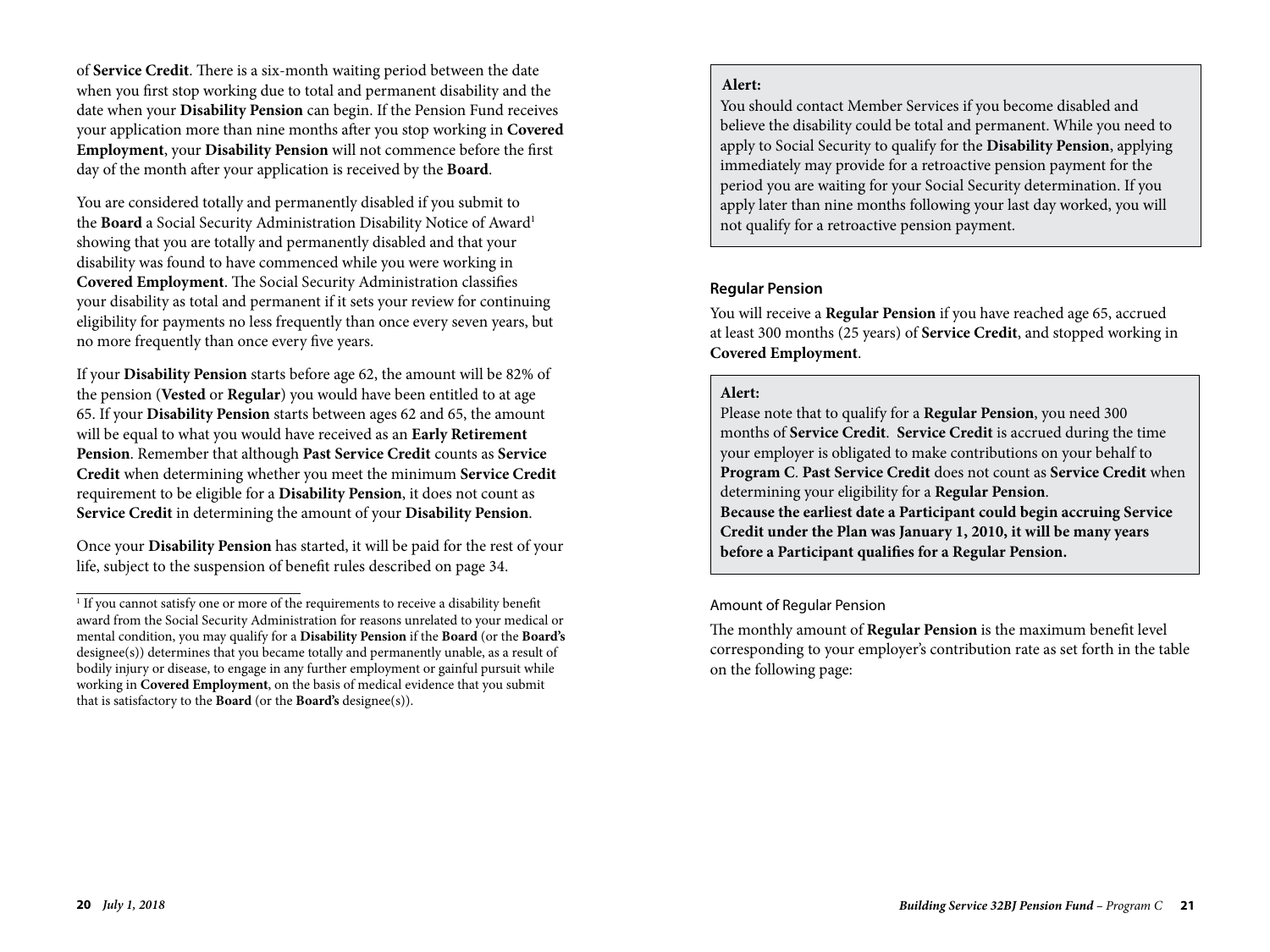| <b>Weekly Contribution</b><br>Rate | <b>Hourly Contribution</b><br>Rate | <b>Maximum Benefit Level</b><br>(Monthly Regular Pension) |
|------------------------------------|------------------------------------|-----------------------------------------------------------|
| \$10.00                            | \$0.28                             | \$210                                                     |
| \$11.50                            | \$0.32                             | \$250                                                     |
| \$13.50                            | \$0.38                             | \$310                                                     |
| \$20.50                            | \$0.58                             | \$500                                                     |
| \$29.50                            | \$0.83                             | \$750                                                     |
| \$38.00                            | \$1.08                             | \$1,000                                                   |

If you earned **Service Credit** at more than one maximum benefit level but did not earn a total of 300 months of **Service Credit** at the highest benefit level, your **Regular Pension** is the sum of: (1) the highest maximum benefit level of **Service Credit** multiplied by a fraction in which the denominator is 300 months of **Service Credit** and the numerator is the number of months of **Service Credit** at that level, plus (2) each other maximum benefit level of **Service Credit** multiplied by a fraction in which the denominator is 300 months of **Service Credit** and the numerator is the number of months of **Service Credit** at that level, or if less, 300 months minus the number of months in the numerator for (1).

For example, you earned 50 months of **Service Credit** while working for an employer who contributed \$29.00 per week at a maximum benefit level of \$750. You then earned another 250 months of **Service Credit** while working for an employer who contributed \$38.00 per week at a maximum benefit level of \$1,000, your monthly **Regular Pension** will be \$959.00 per month as illustrated below:

| (A)                                | (B)                                | (C)                             | (D)                                               |
|------------------------------------|------------------------------------|---------------------------------|---------------------------------------------------|
| Weekly<br><b>Contribution Rate</b> | <b>Months of Service</b><br>Credit | <b>Maximum Benefit</b><br>Level | <b>Pension Amount</b><br>$(=C \times B \div 300)$ |
| \$38                               | 250                                | \$1,000.00                      | \$833.33                                          |
| \$29                               | 50                                 | 750.00                          | \$125.00                                          |
| Total                              | 300                                |                                 | \$958.33                                          |

Your monthly **Regular Pension** in this example is \$959.00 per month (\$958.33 rounded up to the next highest dollar).

# Forms of Pension Payments

Once you decide to **Retire**, your pension will be paid to you in one of the following ways, which are described in more detail on pages 23–26, based on your marital status and election at the time of your retirement:

- **• Single Life Pension with 36 Months Guaranteed**
	- Required form for unmarried **Participant**s
	- Optional form for married **Participants** with appropriate spousal consent
- **• 50% Joint and Survivor Pension** 
	- Required form for married **Participants** unless you elect the **Optional 75% Joint and Survivor Pension** (as defined on page 54)
- **• Optional 75% Joint and Survivor Pension** 
	- Optional form for married **Participants**, no spousal consent is required

## **Alert**

Whenever the term "married" or "**Spouse**" is used in this booklet, that term refers to the person to whom you are legally married. The Board of Trustees requires you to provide documentation establishing your relationship when you apply for your pension. If your documentation is inaccurate or misleading, the **Board** will recover any excess payments that have been made in reliance on that misinformation, and may reduce benefits payable to you or to any person on your behalf in order to recover those excess payments.

## Single Life Pension with 36 Months Guaranteed

The **Single Life Pension with 36 Months Guaranteed** provides you with a monthly pension payment for your life. If you die before receiving at least 36 pension payments, the remaining guaranteed monthly payments will be paid to your **Beneficiary**. (See page 41 for information on naming a **Beneficiary** and see page 52 for the definition of **Beneficiary**.)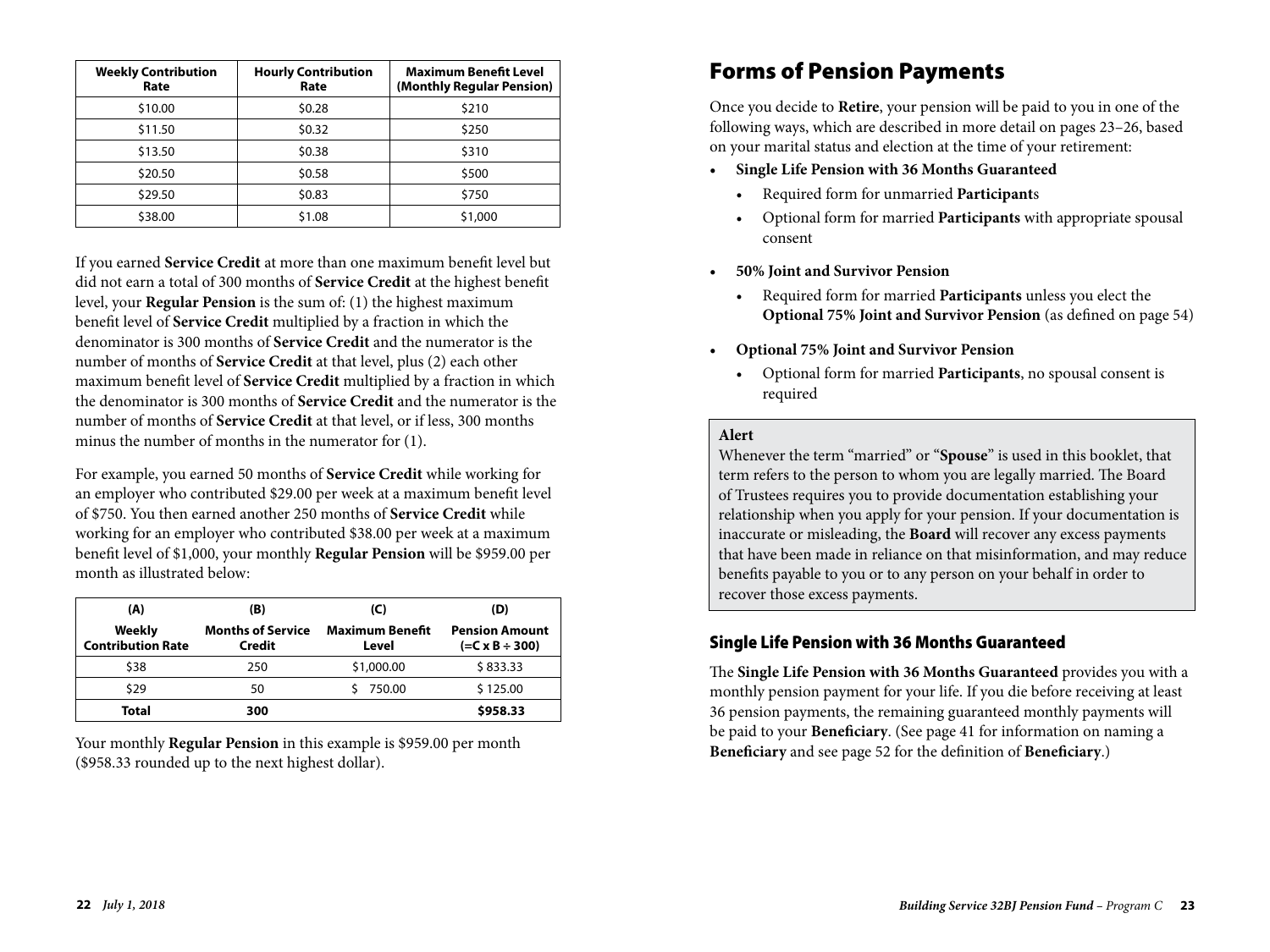For example, if you die after receiving 16 monthly payments, the remaining 20 payments will be made to your **Beneficiary**. If you live long enough to receive the 36 guaranteed monthly payments, you will continue to receive monthly payments for your lifetime, but no benefits will be payable to your **Beneficiary** after you die. If you die after making an application and having reached your **Annuity Starting Date**, but before receiving your first payment, your **Beneficiary** will be entitled to 36 payments.

### 50% Joint and Survivor Pension

The **50% Joint and Survivor Pension** provides you with a monthly payment as long as you live. And, after your death, it provides your **Spouse** (to whom you were married on your **Annuity Starting Date**) with half of the amount you were receiving. This amount will continue to be paid monthly to your **Spouse** as long as he or she lives. After your **Spouse** dies, no further benefits will be paid.

Because this pension is paid over two lifetimes instead of one, your monthly pension is a percentage of the full monthly amount otherwise payable as a **Single Life Pension with 36 Months Guaranteed**.

The percentage is 89.0% plus .4% for each full year your **Spouse** is older than you and minus .4% for each year your **Spouse** is younger than you. For example, if your **Spouse** is two years younger than you, your benefit would be 88.2% of the **Single Life Pension with 36 Months Guaranteed**. Different percentages apply if your pension is a **Disability Pension**.

### **Example of a 50% Joint and Survivor Pension (not a Disability Pension)**

You **Retire** on a **Vested Pension** at age 65. At the time of your retirement your **Spouse** is also age 65. The amount of your **Regular Pension** in the form of a **Single Life Pension with 36 Months Guaranteed** is \$200.00. Under the **50% Joint and Survivor Pension**, your monthly amount would be \$178.00 (89% x \$200.00 = \$178.00). If you die before your **Spouse**, your **Spouse** would continue to collect 50% of the monthly benefit you were receiving, or \$89.00 (\$178.00 x .50 = \$89.00). This amount would continue each month for as long as your **Spouse** lives. After your **Spouse** dies, all pension payments stop.

If your **Spouse** had been younger or older than you, an additional adjustment would have been required to take into account the difference in your ages.

**Note:** The **Spouse** you were married to at the time you elected to start receiving your pension benefit is the only **Spouse** eligible to receive a Survivor Pension. Your **Spouse** must survive you in order to receive the survivor portion of the **50% Joint and Survivor Pension**. If your **Spouse** dies before you, you will continue to receive the same monthly benefit for the rest of your life, and all **Plan** benefits will end upon your death. Even if you re-marry, your new **Spouse** will not receive a benefit if you die first.

### Optional 75% Joint and Survivor Pension

The **Optional 75% Joint and Survivor Pension** is similar to the **50% Joint and Survivor Pension** in that it provides you with a reduced benefit in order to provide continuing monthly payments to your **Spouse** after your death. If you die before the **Spouse** to whom you were married on your **Annuity Starting Date**, 75% of the amount you were receiving monthly will continue to be paid to that **Spouse** as long as your **Spouse** lives. After your **Spouse** dies, no further benefits will be paid.

Like the **50% Joint and Survivor Pension**, because this pension is paid over two lifetimes instead of one, it is a percentage of the full monthly amount otherwise payable as a **Single Life Pension with 36 Months Guaranteed**.

The percentage is 84.0% plus .5% for each full year your **Spouse** is older than you and minus .5% for each year your **Spouse** is younger than you. For example, if your **Spouse** is two years younger than you, your benefit would be 83% of the **Single Life Pension with 36 Months Guaranteed**. Different percentages apply if your pension is a **Disability Pension**.

### **Example of an Optional 75% Joint and Survivor Pension (not a Disability Pension)**

You **Retire** on a **Vested Pension** at age 65. At the time of your retirement you **Spouse** is also age 65. The amount of your **Regular Pension** in the form of a **Single Life Pension with 36 Months Guaranteed** is \$200.00.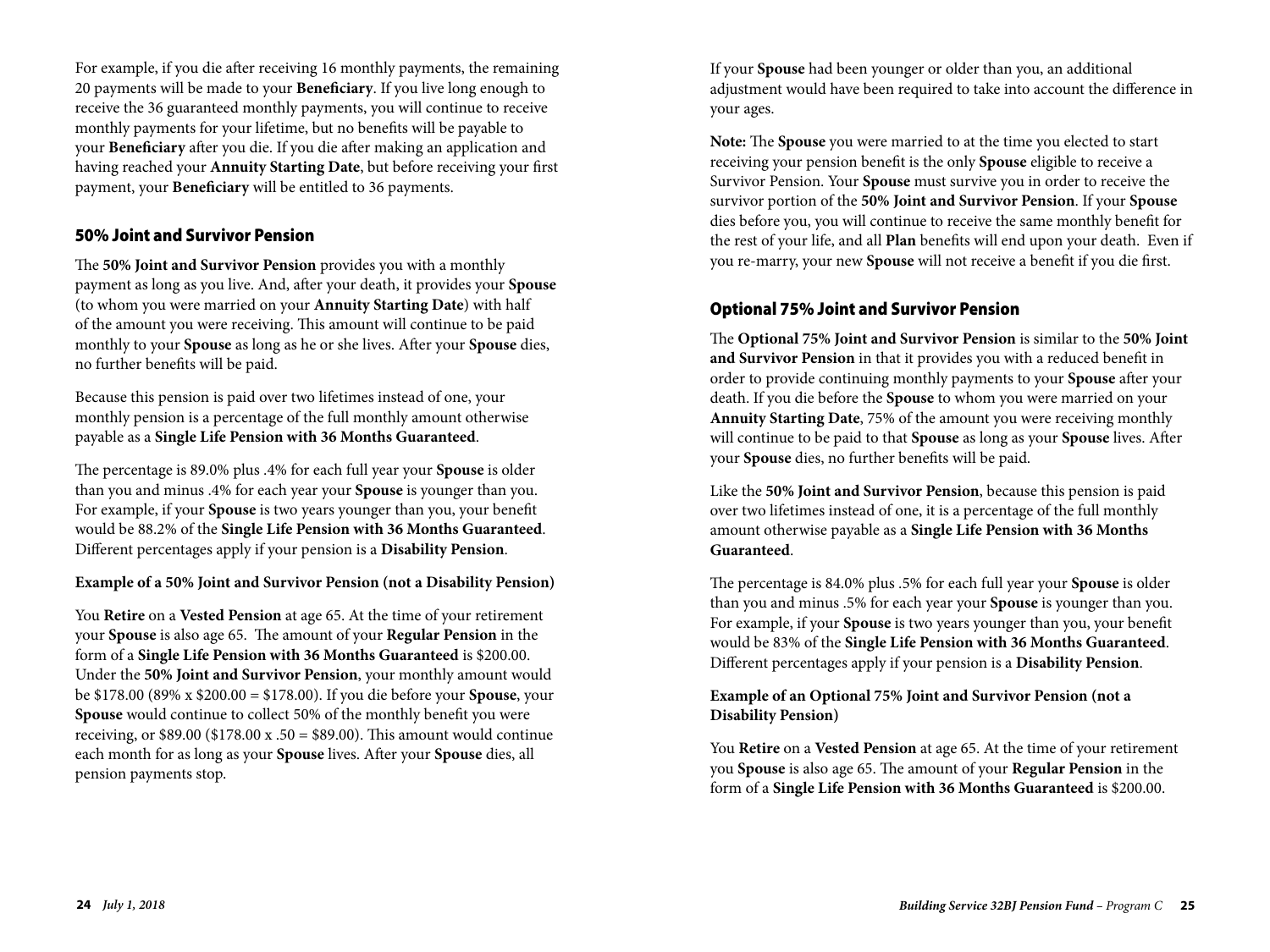Under the **Optional 75% Joint and Survivor Pension**, your monthly amount would be \$168.00 (84% x \$200.00 = \$168.00). If you die before your **Spouse**, your **Spouse** would continue to collect 75% of the monthly benefit you were receiving, or \$126.00 (\$168.00 x .75 = \$126.00). This amount would continue each month for as long as your **Spouse** lives. After your **Spouse** dies, all pension payments stop.

If your **Spouse** had been younger or older than you, an additional adjustment would have been required to take into account the difference in your ages.

**Note:** Your **Spouse** must survive you in order to receive the survivor portion of the **Optional 75% Joint and Survivor Pension**. If your **Spouse** dies before you, you will continue to receive the same monthly benefit for the rest of your life, and all **Plan** benefits will end upon your death.

## The Form of Payment That Applies to You

*If you are not married on your Annuity Starting Date,* or are married and your **Spouse** cannot be located, your pension will be paid in the form of the **Single Life Pension with 36 Months Guaranteed**.

*If you are married on your Annuity Starting Date,* your pension will be paid in the form of the **50% Joint and Survivor Pension**, unless you elect to receive either an **Optional 75% Joint and Survivor Pension** or the **Single Life Pension with 36 Months Guaranteed**. If you elect the **Single Life Pension with 36 Months Guaranteed**, your **Spouse** must agree in writing. If you elect the **Optional 75% Joint and Survivor Pension**, no spousal consent is required.

If the **Actuarial Equivalent Lump-Sum** value of the benefit payable to you or your **Beneficiary** is \$5,000 or less, the benefit will be paid in the form of a single lump sum rather than a small monthly pension check (e.g., under \$30 per month). Such distribution will not require the consent of you or your **Beneficiary** and no further benefits will be paid to you or your **Beneficiary**. If the **Actuarial Equivalent Lump-Sum** value of this benefit is greater than \$1,000 (but not more

than \$5,000), and you or your **Beneficiary** does not elect to receive such distribution directly or to have the distribution paid directly to a specified **Eligible Retirement Plan** in a **Direct Rollover**, then the **Plan** will pay the distribution in a **Direct Rollover** to an individual retirement account designated by the **Board**.

When you are ready to apply for your pension, you will receive a complete explanation of your options and the necessary application to choose your form of payment.

## Pre-retirement Surviving Spouse Pension

Your **Spouse** is automatically covered by a Pre-retirement Surviving Spouse Pension if:

- you are **Vested** (see pages 12–13 for information on vesting), and
- you die before you start your pension (your **Annuity Starting Date**).

Generally, the Pre-retirement Surviving Spouse Pension will provide your **Spouse** with a monthly pension for life, equal to one-half of the monthly pension you would have received if you had **Retired** and elected the **50% Joint and Survivor Pension**. That is, if you die after satisfying the eligibility requirements (age and **Service Credit**) for a pension, but before starting your pension, your surviving **Spouse** will immediately be eligible to receive a benefit equal to what he or she would have received under the **50% Joint and Survivor Pension** if you had begun that pension the day before you died. If you die before satisfying the age requirements for a pension, your **Spouse** will be eligible to begin receiving the Pre-retirement Surviving Spouse Pension on the date that you would have first become eligible for a pension.

Your **Spouse** may choose to wait and begin receiving the Pre-retirement Surviving Spouse Pension at a later time, but no later than the first of the month after you would have reached **Normal Retirement Age**. The monthly amount may be higher because of the postponement.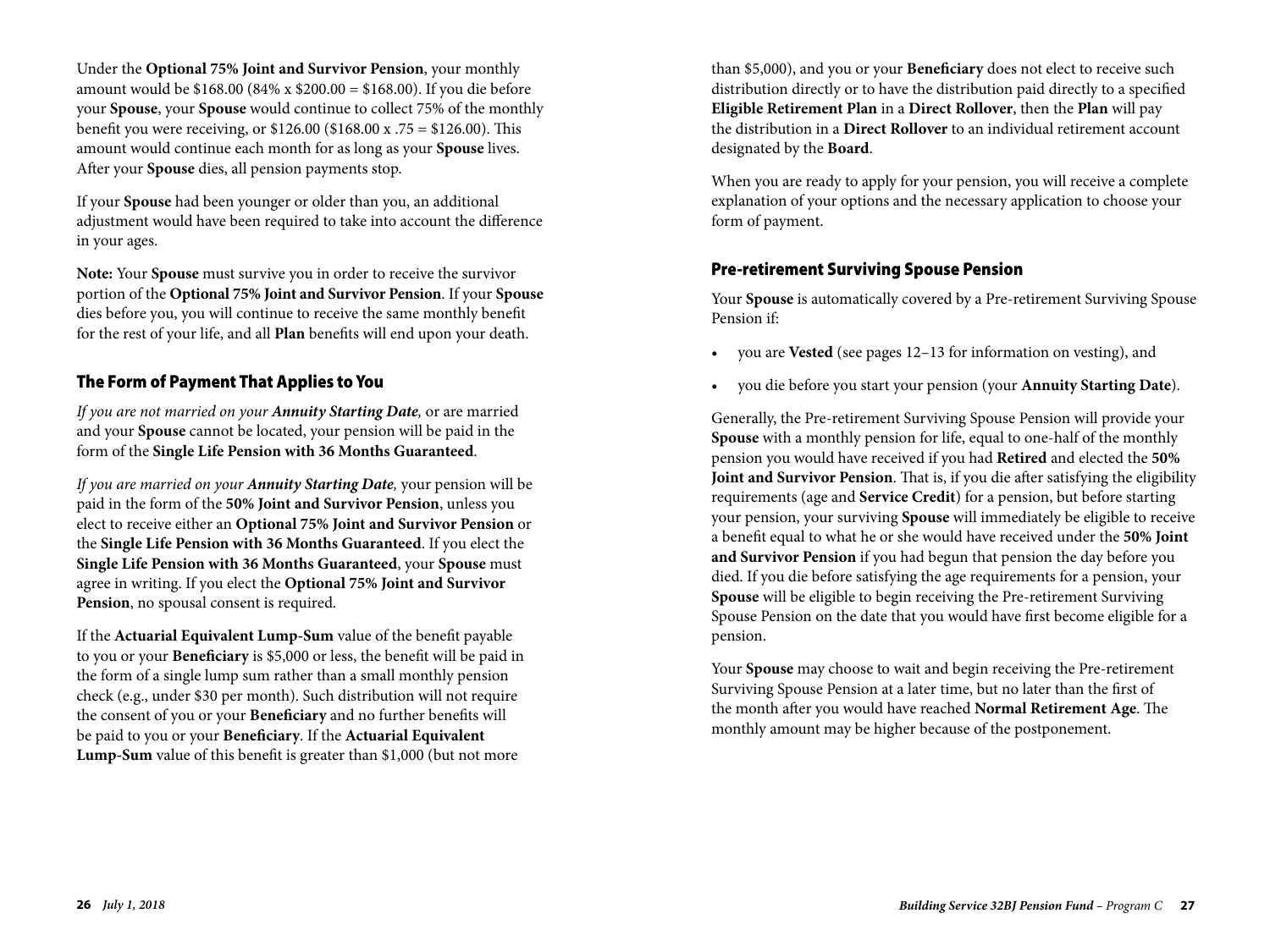## Reemployment After Retirement

*I*f you **Retire**, you may return to work. However, if you return to **Covered Employment** or another form of work that is considered **Disqualifying Employment**, your pension may be suspended during that period of work. (Please see the definition of **Disqualifying Employment** on page 53 for more details.)

You are required to notify Member Services within 30 days after you start **Disqualifying Employment**, no matter how many hours you are working. We will use this information to determine whether or not pension payments should be suspended.

- *Before Normal Retirement Age (usually age 65):* Pension payments will be suspended for any month you work in **Disqualifying Employment**. If Member Services is not notified timely, this could cause your benefits to be suspended for up to an additional year even after you stop working.
- *After Normal Retirement Age, but before the calendar year following the year in which you reach age 70½:* Pension payments will be suspended for each month in which you work 40 or more hours in **Disqualifying Employment**.
- *After the April 1st of the calendar year following the year in which you reach age 70½:* Pension payments will not be suspended. You may continue to work and collect your pension without restrictions.

#### **Alert:**

If you are considering returning to work after your pension payments have started, it is a good idea to contact Member Services in advance to determine whether the employment you have in mind may be disqualifying.

If you **Retire** before your **Normal Retirement Age**, and return to work in **Disqualifying Employment**, your pension will be suspended. Any additional **Service Credit** you earn through reemployment prior to your **Normal Retirement Age** will have a separate **Annuity Starting Date** after you stop working in **Disqualifying Employment**. The separate **Annuity Starting Date** for these additional benefits will be at least 30 days after the **Fund** advises you of the available payment options, unless the benefit is to be paid as a **Joint and Survivor Pension** at or after your **Normal Retirement Age** or you and your **Spouse** consent in writing to commence payments before the end of the 30 day period.

Any additional **Service Credit** you earn after **Normal Retirement Age** will be determined at the end of each calendar year and will be payable effective on the January 1 following the end of the calendar year in which you earned the additional **Service Credit**, provided payment of benefits is not suspended (that is, for the period after your **Normal Retirement Age** and before you reach your **Required Beginning Date**, if you work less than 40 hours a month in **Disqualifying Employment**). Additional benefits will be paid in the payment form in effect as of the **Annuity Starting Date** most recently preceding the date the additional benefit became payable.

Contact Member Services if you have any questions about this provision.

## General Information

## Retirement

Retirement under the **Plan** is voluntary. All benefits are in addition to any benefits you receive from Social Security. In order to be eligible to receive benefits from the **Plan**, you must apply for a pension benefit and completely withdraw from all **Disqualifying Employment** (see page 53), unless you have reached **Normal Retirement Age**, after which you may continue to work up to 40 hours per month in **Disqualifying Employment**. You must begin your pension by the April 1 following the year you became age 70½, as indicated on pages 32–33.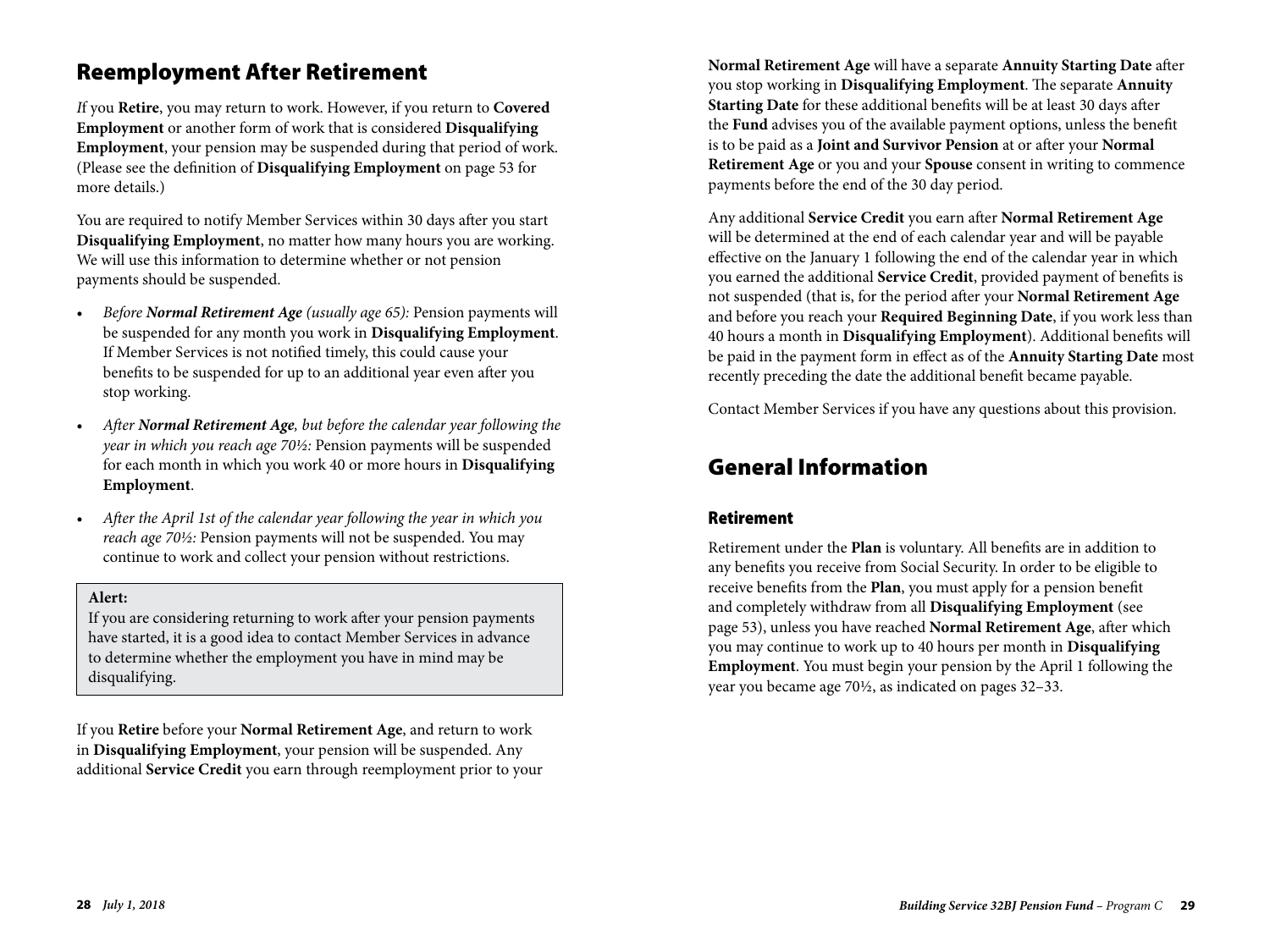## Your Disclosures to the Fund: Fraud

Everyone who makes an application for benefits from the **Plan** must furnish to the **Fund** all necessary information in writing as may be reasonably requested for the purpose of determining your (or your **Beneficiary's**) right to a **Plan** benefit. Failure to comply with such requests promptly and in good faith will be sufficient grounds for delaying, denying or discontinuing payment of benefits. The **Board** will be the sole judge of the standard of proof required in any case.

The information you give to the **Fund**, including statements concerning your age and marital status, affects the determination of your benefits. If any of the information you provide is false, or if you commit an act or practice constituting fraud, or make an intentional misrepresentation of material fact, you may be required to indemnify and repay the **Fund** for benefit payments made in reliance on your false statements, fraud or misrepresentation. In addition, the **Board** may deny benefits to a person claiming to be your **Spouse** if you have stated that you were not married or that you were married to someone else, as the **Board** is entitled for all purposes to rely on your representation as to whether you are married and, if so, to whom.

In addition, if a benefit has been paid by the **Fund** as a result of false statements, fraud or misrepresentation, the **Fund** may seek reimbursement, may elect to pursue the matter by pressing criminal charges and may take any other action deemed reasonable.

## How to Apply for a Pension

Applications for all types of pensions may be obtained from Retirement Services at 25 West 18th Street, New York, New York 10011-4676. Applications for a **Disability Pension** contain two parts: a Disability Eligibility Verification Form and the **Plan's** Pension Application.

When you are ready to **Retire**, call Member Services at **1-800-551-3225** at least four months before your last day of work to request an appointment with a Retirement Counselor. Your Retirement Counselor will send you a pension estimate and an application for pension benefits, and will review all the paperwork with you during your counseling appointment. You will be encouraged to bring your **Spouse** to the appointment.

You may apply for a pension while you are still working, so long as you withdraw from all **Disqualifying Employment** before your pension benefits begin.

You will need to provide proof of your age, along with:

- if you are married, proof of your **Spouse's** age and proof of marriage; or
- if your **Spouse** is deceased, your **Spouse's** death certificate; or
- if you are divorced or legally separated, a copy of each divorce decree or separation decree or agreement.

If these documents are on file with the **Fund** Office, you will not need to resubmit them. Your Retirement Counselor will tell you which documents to bring.

### **Alert**:

If you are married, Federal law requires the **Fund** to pay your benefit as a **50% Joint and Survivor Pension**, unless your **Spouse** consents to waive his or her right to this form of payment or you elect the **Optional 75% Joint and Survivor Pension**. The consent requirement may be eliminated if the **Plan** determines (based on evidence you provide) that you cannot locate your **Spouse** after diligent efforts. It may also be eliminated if there are extenuating circumstances recognized by the Internal Revenue Service (the "IRS"), such as you have been legally separated from your **Spouse** or abandoned by your **Spouse**, and you have a court order to that effect.

After you receive the written explanation of your forms of payment and the blank application form, your Retirement Counselor will be glad to assist you in completing your pension application. You should submit your application as soon as possible after you complete it. The Retirement Services Department recommends you submit your application at least three months prior to the date you want your pension to start.

There is at least a 30-day waiting period after you have been provided a written explanation of your benefits until your pension can begin, unless you (with the consent of your **Spouse** if you are married) waive this waiting period. In this case, your pension will begin on the first of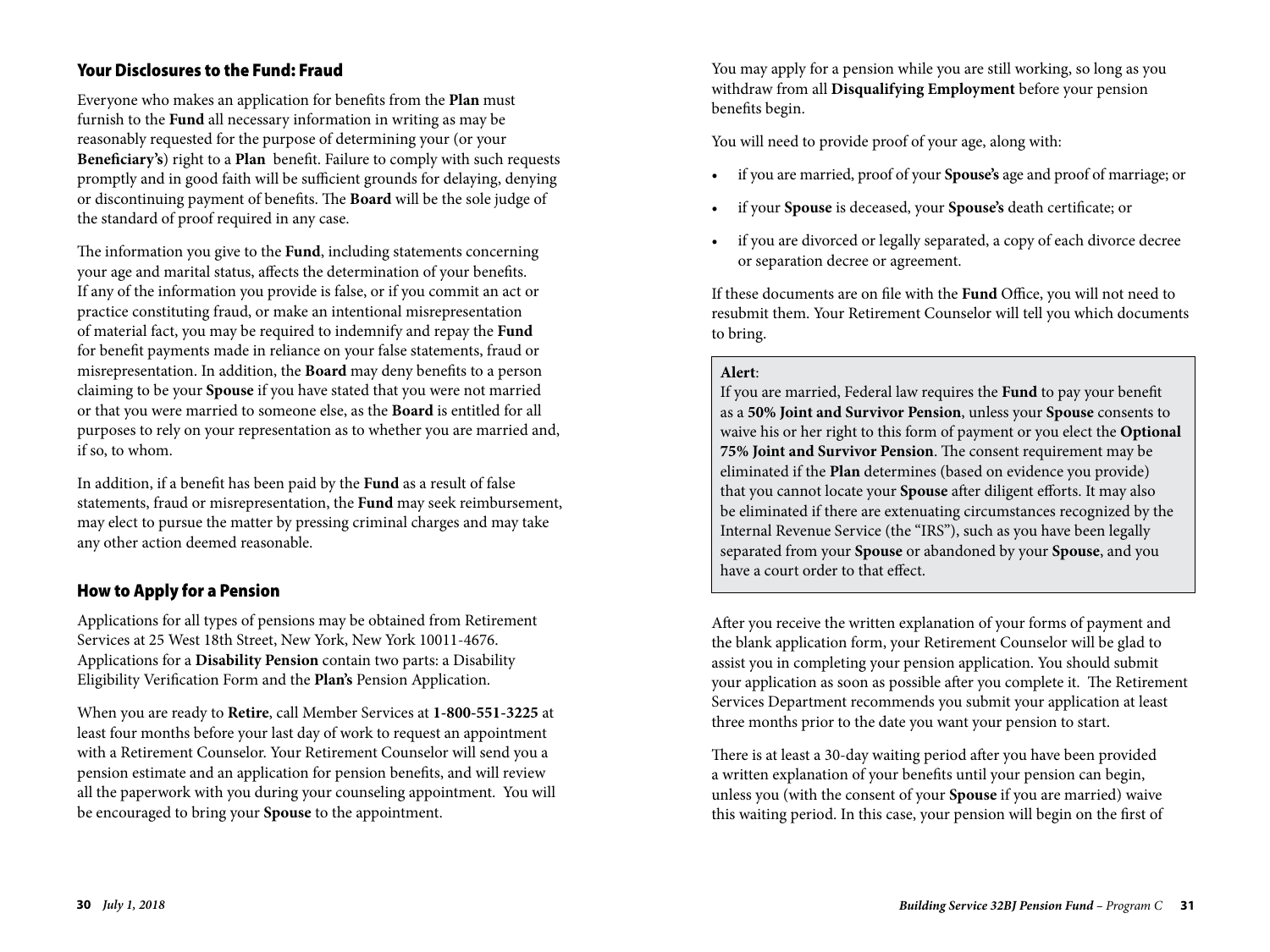the month following the date your application has been received (but no less than seven days after the written explanation has been provided). For example, if you are mailed an application on March 7th and your completed application is received on March 15th, your **Annuity Starting Date** will be May 1, unless you and your **Spouse** have waived the 30-day waiting period, in which case your **Annuity Starting Date** will be April 1. Please note that, depending on when we receive your application, you may not receive your first payment until after your **Annuity Starting Date**. In this case; however, your first payment will include all payments due you for the period from your **Annuity Starting Date** through the date on which your pension begins.

### When Pension Benefits Begin

Your pension benefit is generally payable beginning on the first of the month following the date you have met the eligibility rules for a pension benefit and the **Fund** Office has received a completed application that includes your supporting documentation such as birth certificates, marriage certificate, divorce decree, etc. The date that pension benefits are first payable is known as your **Annuity Starting Date**.

If, after terminating **Covered Employment**, you wait to begin your pension until after **Normal Retirement Age**, you will receive a monthly pension that is increased to reflect the period after your **Normal Retirement Age** during which you were not receiving benefits. The increase will be 1% for each month your benefit was postponed after your **Normal Retirement Age** through age 70, and 1.5% for each month your benefit was postponed thereafter. No increase will apply to months for which your benefit was suspended.

In any event, you must start receiving your pension by the April 1 of the calendar year following the calendar year in which you reach age 70½, even if you are still working in **Covered Employment**. This is known as your **Required Beginning Date**. Failure to apply to start your pension by this date may result in you having to pay a penalty to the IRS equal to 50% of the amount of your payments that were not timely started.

If you apply for the pension and furnish all the necessary information to the **Fund**, your pension will be paid in the form that you and your **Spouse**, if applicable, select. (The available forms of benefit and the rules for selecting them are on pages 23–27.) Otherwise, the **Fund** will begin paying your benefit on your **Required Beginning Date** in the form of a **50% Joint and Survivor Pension** calculated on the assumption that you are married and that you are three years older than your **Spouse**. After the pension starts, only two changes are permissible. First, the **Fund** will change the payment option from a **50% Joint and Survivor Pension** to the **Single Life Pension with 36 Months Guaranteed** if you prove you did not have a **Spouse** on your pension effective date. Second, the **Fund** will adjust the amount of the **50% Joint and Survivor Pension** benefit going forward based on the actual age difference between you and your **Spouse**, if you provide proof of age for you and your **Spouse**. Any changes made based on the actual age difference between you and your **Spouse** will be made going forward, not retroactively.

The **Fund** will use reasonable efforts to contact and locate you in order to assist you with claiming your pension. If you do not contact the **Fund** within six months after the **Fund** has attempted to contact you, you will be deemed "lost". If you are deemed "lost" and remain "lost" for two years, your unclaimed benefits will be forfeited. However, you have the right to claim payment of forfeited benefits. Previously forfeited benefits to which you are entitled will be paid to you without interest; however, the benefit payment shall be reduced to the extent of any overpayment the **Plan** has made to another individual as a result of you having been deemed "lost". See Loss of Pension Benefits on pages 35–36 for more information on the circumstances under which you could lose benefits under the **Plan**. It is important that you keep the **Fund** informed of any changes in address or other personal information.

**Disability Pension** benefits are payable beginning on the first of the 7th month following your last day worked due to total and permanent disability, if you apply for those benefits within nine months after your last day worked. If the **Fund** receives your **Disability Pension** application more than nine months after your last day worked, your benefits will begin on the first of the month following receipt of your application.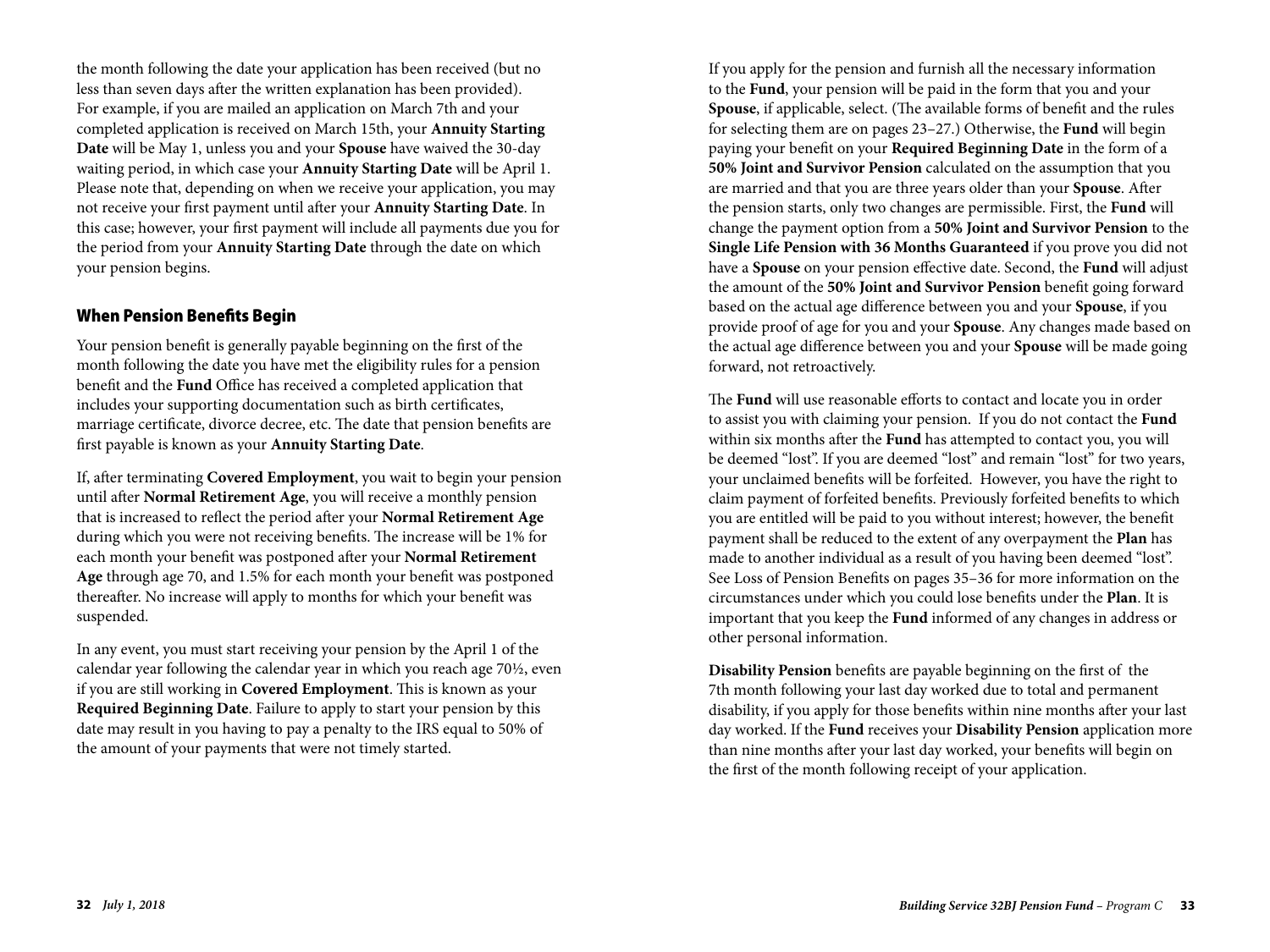### Incompetence or Incapacity

If the **Board** determines that you are unable to care for your affairs because of mental or physical incapacity, the **Board** may apply any pension due to your maintenance and support or to any other person whom the **Board** considers an appropriate **Beneficiary**, unless your legal representative has made a claim for payment.

## No Duplication of Pensions

Even if more than one employer makes contributions on your behalf at the same time, you will receive only one pension under **Program C**, which is the pension program described in this booklet. If you earn **Service Credit** under **Program C** as well as under Program A or Program B at the same time, your benefits will accrue for that time period under the Program which provides the highest rate for each period of simultaneous credit, generally Program A.

If you earn **Service Credit** under **Program C** and another program of this **Fund** for work in different time periods, your benefits will be calculated separately for each Program. In addition, you will be provided with separate options on how you would like to receive your pension and you will receive two separate checks.

### Suspension of Pension Benefits

Payments begin when you **Retire** under the rules of the **Plan** and will generally continue for the rest of your life. However, if you work in **Disqualifying Employment** (as defined on page 53) after retirement and have not reached your **Required Beginning Date**, your pension may be suspended. (Please see pages 28–29 of this booklet for details.) You must notify Member Services within 30 days after beginning work in **Disqualifying Employment**. Failure to give this notice could cause your benefits to be suspended for up to an additional year after you stop working.

### **Alert:**

If you are considering returning to work after your pension payments have started, it is a good idea to contact Member Services in advance to determine whether the employment you have in mind may be **Disqualifying Employment**.

### Loss of Pension Benefits

Under certain conditions, your benefit may be denied, reduced or suspended. These conditions are as follows:

- 1. If your **Covered Employment** terminates by resignation, discharge or death before you have completed five (5) years of **Vesting Service** and you do not reach your **Normal Retirement Age** while still working in **Covered Employment**, your retirement benefit will be forfeited, as more fully described in the **Vesting Service** section of this SPD. (See **Vesting Service** on pages 12–13.)
- 2. If you die before you **Retire**, the only benefit payable under the **Plan** is the Pre-retirement Surviving Spouse Pension. If you die before you **Retire**, and were not married on your date of death, no benefits will be payable on your behalf under the **Plan**.
- 3. You will be entitled to benefits that you have earned during periods when an employer was obligated to make contributions to the Pension Fund on your behalf. If your employer ceases to be obligated to make contributions to the Pension Fund on behalf of employees in your classification; however, and you continue working for that employer in that classification, your work will no longer be **Covered Employment** and you will receive no **Service Credit**. In addition, benefits based upon **Past Service Credit** may be reduced or cancelled under certain circumstances if your last employer is no longer obligated to make contributions to the **Fund**.
- 4. If the **Plan's** financial condition were to deteriorate sufficiently, certain benefits under the **Plan** may have to be reduced, consistent with Federal law.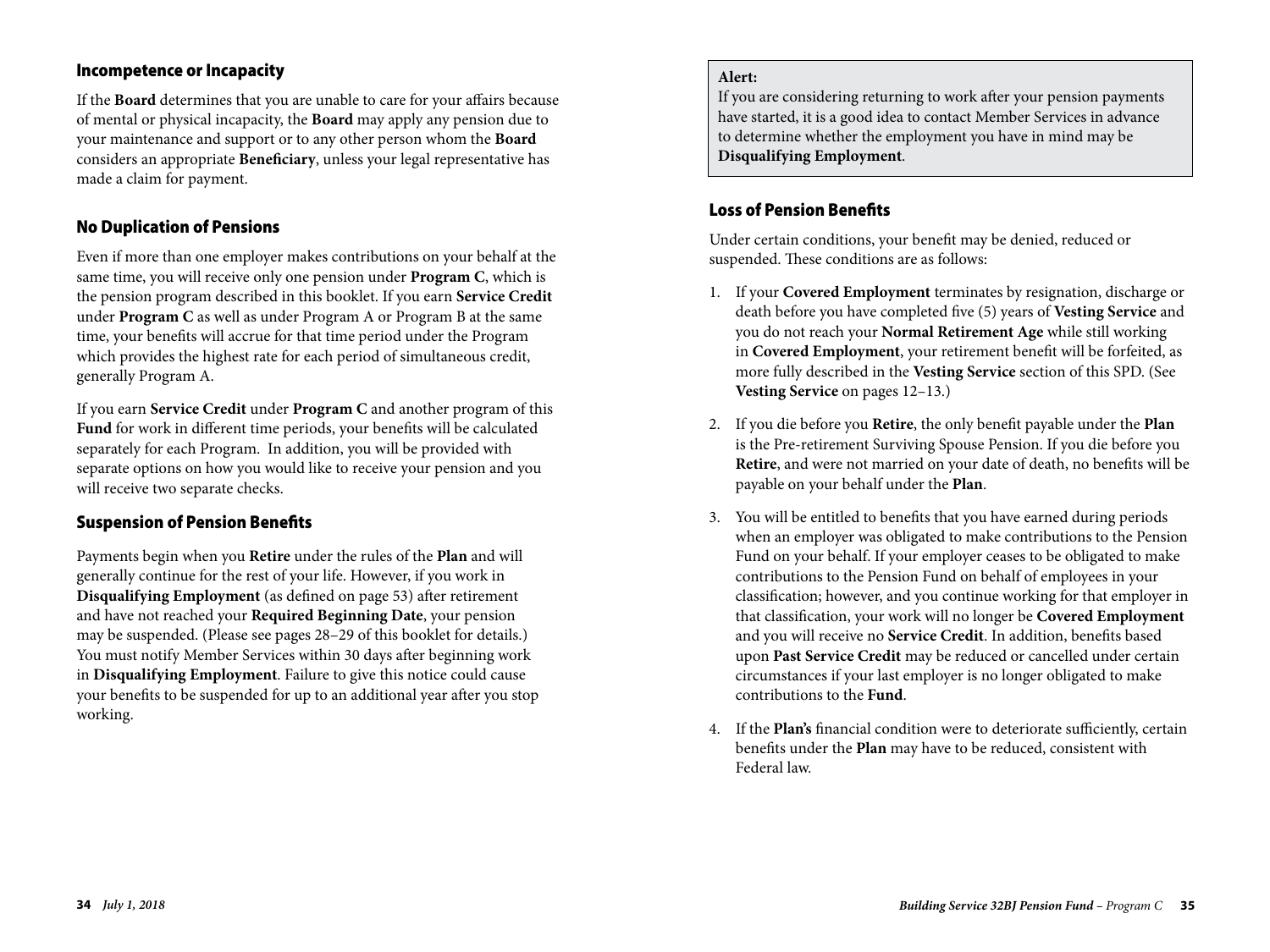- 5. If the **Plan** terminates, certain benefits under the **Plan** may be reduced or eliminated, consistent with Federal law. (See Plan Amendment or Termination on page 46 for more information.)
- 6. Federal law permits payment of all, or a portion of, your benefit to another person, provided such payment is pursuant to a **Qualified Domestic Relations Order ("QDRO")** relating to child support, alimony or marital property rights payments. (**See Qualified Domestic Relations Orders** on pages 43–44 for more information.)
- 7. If you do not provide the Trustees with your most recent address and you cannot be located, the Trustees may be unable to distribute your benefit to you. If the Trustees are unable to locate you in order to commence your benefit at your **Required Beginning Date**, you may be deemed "lost". If you are deemed "lost" after a period of two years, your unclaimed benefits will be forfeited.
- 8. If you fail to make proper application for your retirement benefit or fail to provide necessary information, the Trustees may be unable to distribute your benefit to you.
- 9. See Suspension of Pension Benefits on page 34 to determine if your reemployment or your continued employment after your **Normal Retirement Age** may cause your retirement benefit payments to be suspended.
- 10. If you receive benefits to which you are not entitled, you must repay the **Plan** for any such overpayments. If you do not repay the **Plan**, the **Board** may offset the amount you owe to the **Plan** from any future benefit payments or, if necessary, the **Board** will take all available legal action against you to restore the overpayments to the **Plan**. (See Overpayments on page 44 for more information.)

## Compliance with Federal Law

The **Plan** is governed by regulations and rulings of the Internal Revenue Service (the "IRS"), the Department of Labor and current tax law. The **Plan** will always be construed to comply with these regulations, rulings and laws. Generally, Federal law takes precedence over state law.

## The Plan's Decision on Your Application

If your application (claim) for benefits is denied, in whole or in part, the **Plan** will provide you with a written notice informing you of:

- the specific reasons for the **Plan's** determination and references to the specific **Plan** provisions on which the determination is based,
- a description of any additional material or information needed to complete your claim (including an explanation of why the information is needed),
- a description of the **Plan's** appeal procedure and applicable time limits, as well as a statement of your right to bring suit under Federal law following an adverse determination on appeal, and
- a statement that you have the right to submit written comments, documents, records and other information relating to the claim, and, that upon your request, the **Plan** will make available to you (or provide you with copies of) all documents, records and other information relevant to your claim.

If you have applied for a **Vested Pension**, **Early Retirement Pension** or a **Regular Pension**, that notice will be sent to you within a reasonable period of time, but not later than 90 days after the **Plan** receives your application. If special circumstances require an extension of time (up to 90 additional days) for processing your application, you will be notified of those special circumstances and the date by which you can expect a decision on your application.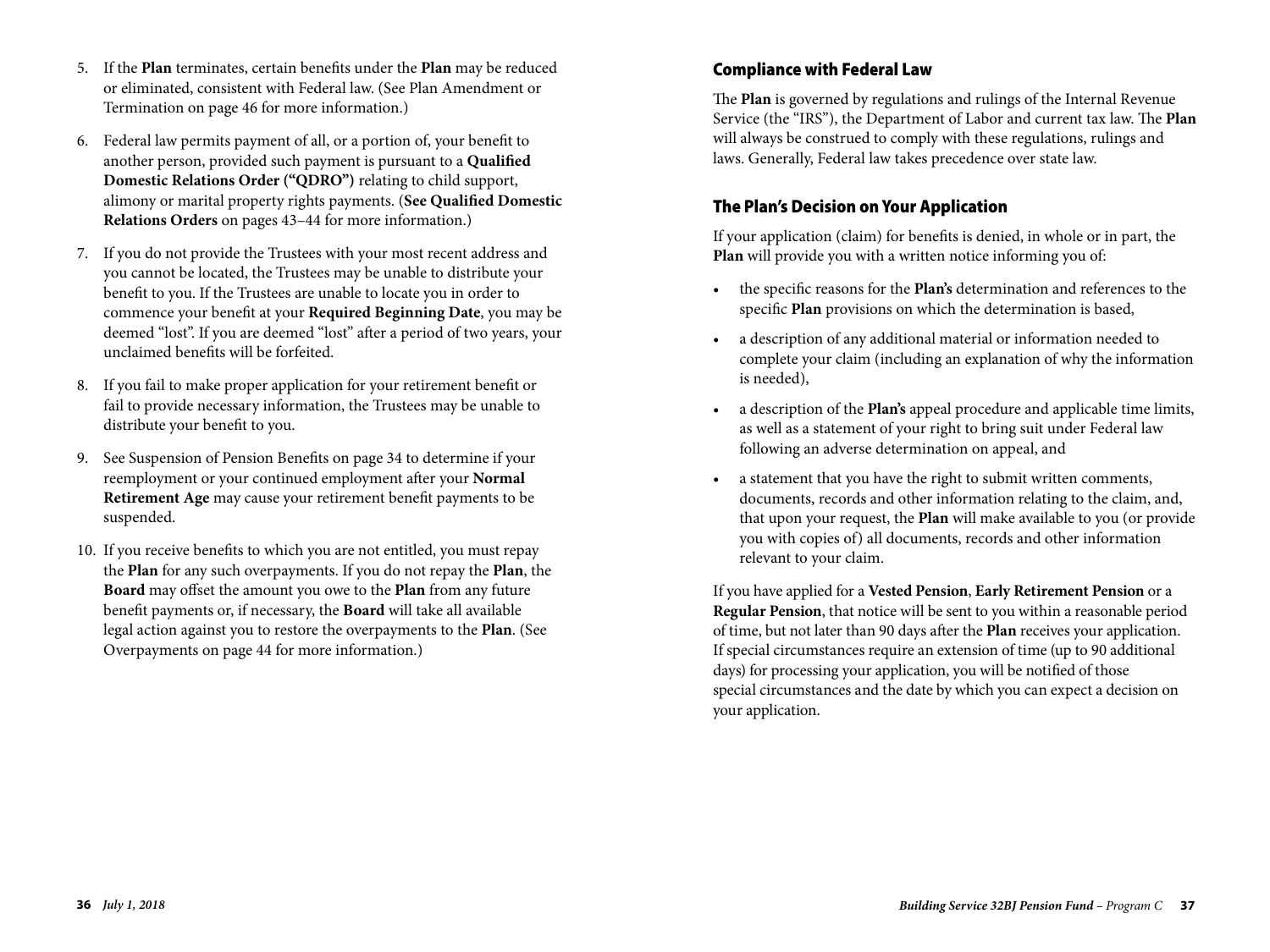## Special Rules for Disability Pension Claims

The Building Service 32BJ Benefit Funds has a two-step process for applying for disability benefits from the **Funds**.

In the **first step**, you are asked to submit a Disability Eligibility Verification Form and proof of your disability (generally, a Social Security Administration Disability Notice of Award). To get a copy of the Disability Eligibility Verification Form, contact Member Services. **You should submit this form as soon as possible after your disability begins for the reasons explained on pages 19–21.** Your Disability Eligibility Verification Form will be reviewed by the **Funds**' Department of Eligibility to determine whether you meet the eligibility requirements for a **Disability Pension** as described on pages 19–21 under the section **Disability Pension**. The **Board,** or its designee(s), has the sole and absolute discretion to make all determinations of disability. If you are found to not meet the requirements for a **Disability Pension**, the **Fund** will provide you with a written denial notice that includes all of the information listed on page 37 under the section The Plan's Decision on Your Application.

A decision on your eligibility will be provided within 45 days of receipt of your application. If an extension of time is necessary for processing (due to circumstances beyond the control of the **Plan**, such as your failure to provide a Social Security Disability Notice of Award), the 45-day period may be extended for an additional 30 days and, if additional time is still needed after that period ends, there may be one more extension of 30 days. If an extension is needed, you will be notified within the initial 45-day period of the circumstances requiring the extension and the date by which a decision is expected. The notice will inform you of the standards for entitlement to the **Disability Pension** benefit, the issues delaying a decision on your claim, and the additional information needed to resolve those issues.<sup>2</sup>

In the **second step**, if you are determined to be eligible for a **Disability Pension**, you will be asked to submit a pension application. The forms you need will be enclosed with the notice that you have been found eligible. After your completed application has been reviewed and processed by the Pension Fund, you will be notified of the amount and start date of your **Disability Pension**. In no case will your pension payments begin sooner than the first day of the 7th month after you last worked in **Covered Employment**.

### Appealing Denied Benefits

If your application (claim) for pension benefits is denied, in whole or in part, you (or your authorized representative) may appeal in writing to the Board of Trustees' Appeals Committee. Your appeal must be made within 180 days from the date of the determination notice.

Appeals to the Board of Trustees must be mailed to:

**Board of Trustees' Appeals Committee Building Service 32BJ Pension Fund 25 West 18th Street New York, NY 10011-4676**

Your appeal should state clearly the reason(s) for your disagreement with the decision regarding your pension and include any additional documents, records or other evidence that you believe should be considered in connection with your appeal.

### **You must file an appeal before you can file any kind of legal action to review the denial of benefits.**

The Appeals Committee will consider your appeal and give you their decision after reviewing all necessary and pertinent evidence. You (or your authorized representative) may submit written comments, documents, records and other information relating to the claim in support of your

<sup>&</sup>lt;sup>2</sup> If you are not eligible for Social Security disability benefits for reasons unrelated to your medical or mental condition (see footnote 1 on page 20), and your application for a **Disability Pension** is based on medical information, the **Plan's** notice of its decision on your application will include all of the information described in The Plan's Decision on Your Application, plus additional discussion of all medical evidence, standards, guidelines, and protocols that the **Plan** has received or used in the consideration of your application. That notice will also be provided in a cultural and linguistically appropriate manner, as required by government regulations.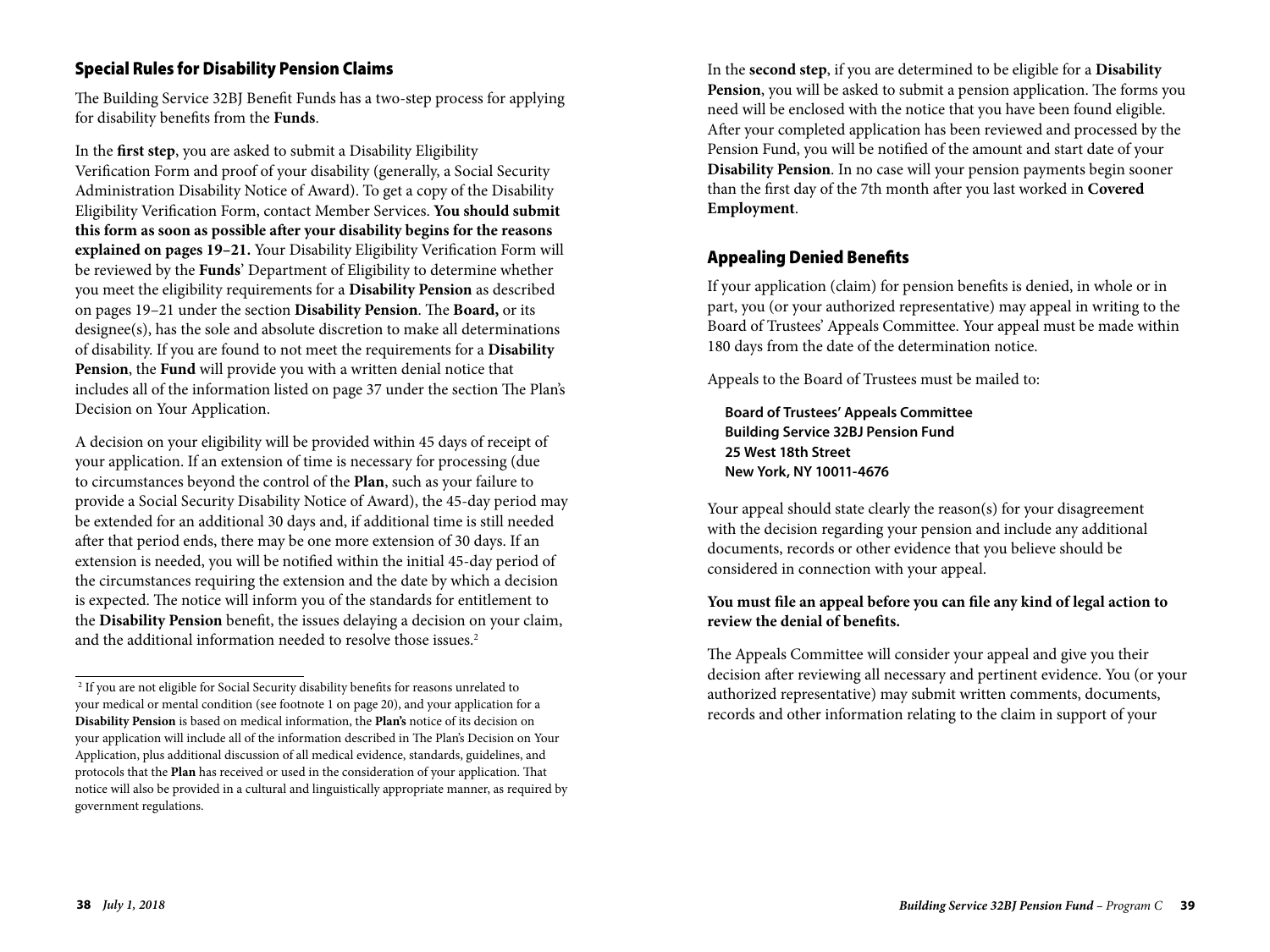appeal. In considering your appeal, the Appeals Committee will review all information that you submit, even if it was not submitted or considered in the initial benefit determination. In addition, upon your written request, the **Plan** will provide you (or your authorized representative) with access to, or copies of, all documents, records and other information relevant to your claim.

All appeals to be reviewed by the Appeals Committee will be reviewed during its next regularly scheduled meeting, provided that your appeal is received by the **Plan** at least 30 days before the meeting date. If your appeal is received by the **Plan** less than 30 days before the next regularly scheduled meeting of the Appeals Committee, your appeal will be reviewed at the second regularly scheduled meeting following the **Plan**'s receipt of your appeal. If special circumstances require an extension of time for processing your appeal, then the Appeals Committee will make a decision on your appeal during the third regularly scheduled meeting following receipt of your appeal. If this extension is needed, you will be notified in writing (before the extension begins) of the circumstances requiring the extension and the date as of which the appeal determination will be made. You will be notified in writing of the Appeals Committee's decision on your appeal within five days after the decision is made. If your appeal is denied, the written notice will include all of the information described on page 37 under the section The Plan's Decision on Your Application.3

All decisions on appeal will be final and binding on all parties, subject only to your right to bring a civil action under Section 502(a) of the Employee Retirement Income Security Act of 1974 ("ERISA") after you have exhausted the **Plan's** appeal procedures. No individual may file a lawsuit until these procedures have been exhausted. **In addition, no lawsuit may be started more than three years after the date on which the applicable appeal was denied.** If there is no decision on appeal, no lawsuit may be started more than three years after the time when the Appeals Committee should have decided the appeal.

## Naming a Beneficiary

At retirement, if you are single, you may designate any person or persons At retirement, if you are single, you may designate any person or persons as **Beneficiary(ies)** to receive the **Single Life Pension with 36 Months Guaranteed**. You must use the appropriate Designation of Beneficiary Form that is provided with your pension application.

If you are married and you reject the **50% Joint and Survivor Pension** (with spousal consent), you will need your **Spouse's** consent to name a **Beneficiary** other than your **Spouse**. Future changes in **Beneficiary** require consent from the **Spouse** to whom you were married at the time you waived your right to the **50% Joint and Survivor Pension**. If you are not married, you may change the named **Beneficiary** as often as you wish and without the consent of any previously named **Beneficiary**.

If you have not named a **Beneficiary**, or if your **Beneficiary** dies before you, any benefits due under the 36-month guarantee will be paid to the legal representative of your estate or, if there is none, to one or more of the persons who are entitled to such benefits under Section 4-1.1 of the Estates, Powers and Trusts Law of New York, or to such other person or persons as the **Board** may designate, in its discretion.

The only **Beneficiary** allowed under the **50% Joint and Survivor Pension** or **Optional 75% Joint and Survivor Pension** is your **Spouse**, or a former **Spouse** designated as a surviving **Spouse** under a divorce decree that meets the requirements for a **Qualified Domestic Relations Order ("QDRO")** as defined on page 55. Divorce or remarriage after retirement will not change your **Beneficiary**.

If the **Board** determines that a **Participant's** death was caused or contributed to by any act of violence initiated by a **Beneficiary**, or if the **Beneficiary** is convicted of any crime that caused or contributed to the **Participant's** death, any death benefit will be paid in a single lump sum to the persons otherwise entitled to receive death benefits under the **Plan**.

<sup>3</sup> If your application for a **Disability Pension** is based on medical evidence other than a Social Security award, as described in footnote 1 on page 20, the **Plan** will also send you a description of any new evidence or new rationale so that you will have a reasonable opportunity to respond to it before the Appeals Committee makes a decision on your appeal. The **Plan's** notice to you of the Appeals Committee decision will be provided in a cultural and linguistically appropriate manner, as required by government regulations.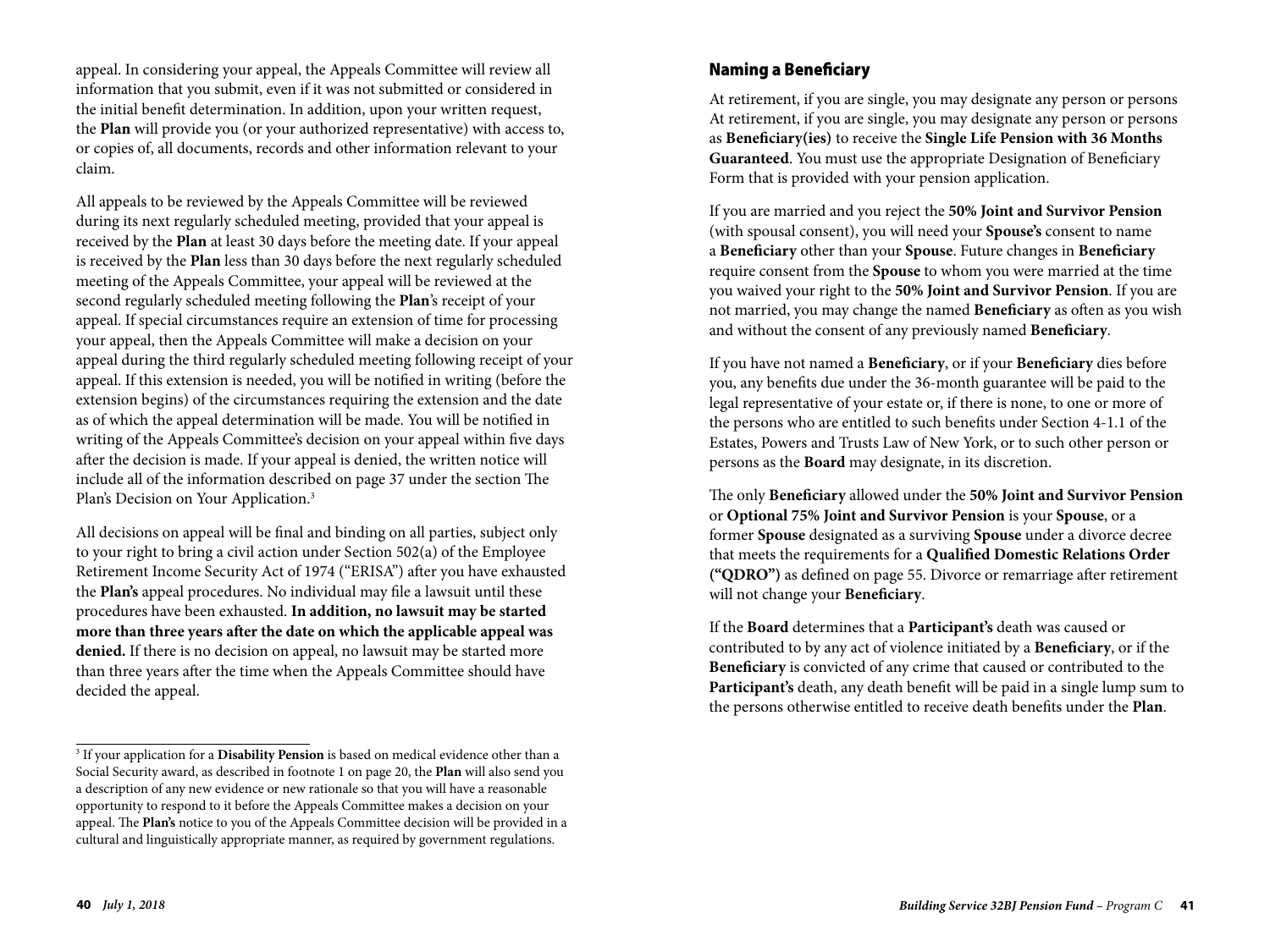## \$1,000 Death Benefit for Pensioners

After you begin to collect your monthly pension,<sup>4</sup> the person that you designate as a **Beneficiary** on a special **Beneficiary** designation form that is provided with your pension application will be entitled to a death benefit of \$1,000 payable from the Building Service 32BJ Health Fund ("Health Fund"), unless you are eligible to receive life insurance coverage from the Health Fund on the date of your death.

You can name any person or persons you want on this form; no spousal consent is required if you are married. You may change that designation after you start your pension by completing a new **Beneficiary** designation form. For a copy of the form, contact Member Services in writing, by telephone or go to www.32bjfunds.org.

If you do not name a **Beneficiary** for this \$1,000 death benefit, or if your **Beneficiary** dies before you and you have not named a new **Beneficiary**, the benefit will be payable in the following order:

1) your **Spouse**, if living,

- 2) your living children, equally,
- 3) your living parents, equally, and

4) if none of the above, to your estate.

The Health Fund does not pay this benefit to anyone who is involved in any way in the purposeful death of the **Participant**. This benefit follows the rules set forth in the Health Fund SPD. For a copy of this document or for additional information, please contact Member Services.

## Employer Contributions

The **Plan** receives contributions in accordance with collective bargaining agreements between the Realty Advisory Board on Labor Relations, Inc. ("RAB"), or various independent employers, and 32BJ SEIU. These collective bargaining agreements provide that employers contribute to the **Fund** on behalf of each covered employee on the basis of either a fixed rate per hour or per week. Employers who are parties to such collective bargaining agreements may also participate in the **Fund** on behalf of noncollectively bargained employees by signing a participation agreement. Certain other employers (such as 32BJ SEIU itself, the 32BJ Benefit Funds and the RAB) that have a participation agreement with the **Fund** may also participate in the **Fund**. The Compliance Office will provide you, upon written request, with information as to whether a particular employer is contributing to the **Fund** on behalf of **Participants** working under a collective bargaining agreement and, if so, to which program of benefits the employer is contributing.

## Assignment of Benefits

Benefits cannot be sold, assigned, transferred, mortgaged or pledged to anyone; nor can they be used as security for a loan. Generally, they are not subject to attachment or execution under any judgment or decree of a court or otherwise. The **Plan** will; however, comply with a Federal tax lien or a **Qualified Domestic Relations Order ("QDRO")**, as defined by law (see the following paragraph for more information).

## Qualified Domestic Relations Orders

The **Plan** is required by law to follow the terms of a **QDRO**, which is a court order or judgment that directs a plan to pay benefits to your **Spouse**, former **Spouse**, child or other dependent in connection with child support, alimony or marital property rights. Until the **Plan** has complied with the terms of the **QDRO**, the **Plan** may restrict the benefits that are payable to you. These restrictions could also apply while the **Plan** is determining whether a written order satisfies the **QDRO** requirements in the Internal Revenue Code.

<sup>4</sup> This benefit is not available to your **Beneficiary** if you receive your pension in the form of a lump sum payment. (See The Form of Payment that Applies to You on pages 26–27.)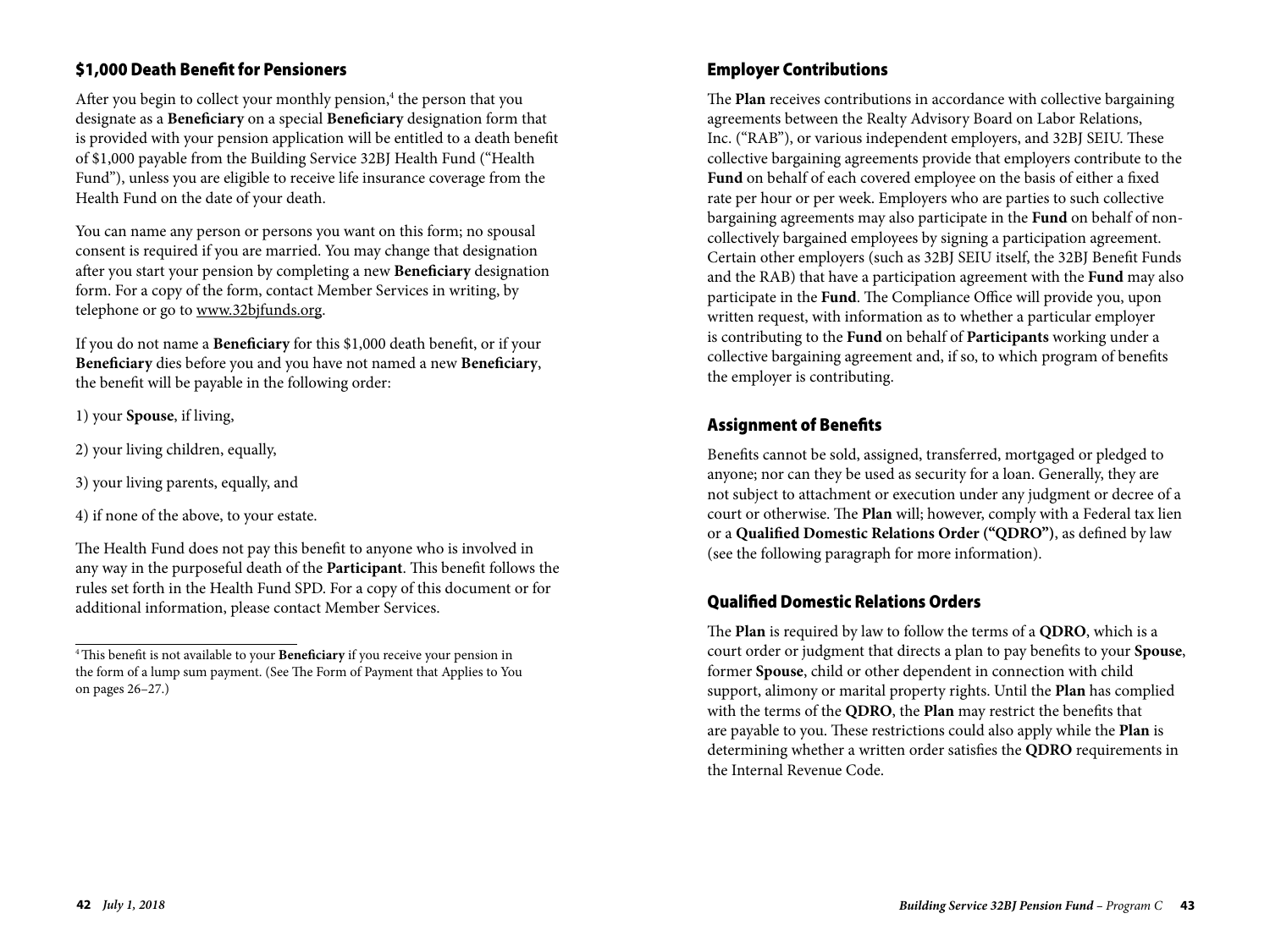You will be notified if the **Plan** ever gets a proposed **QDRO** with respect to your pension benefit. For more information on **QDRO**s, or to get a free copy of the procedures the **Plan** follows in determining whether an order is qualified, contact Member Services.

## **Overpayments**

If, for any reason, the **Plan** should pay you or your **Beneficiary** (including your surviving **Spouse**) more than you or your **Beneficiary** are entitled to receive under the **Plan**, the **Plan** is authorized to recover the amount of the benefit overpayments, plus interest and costs, from you or your **Beneficiary**. That authority includes:

- The right to reduce benefits payable in the future to the person who received the overpayment;
- The right to reduce benefits payable to any **Beneficiary** (including a surviving **Spouse**) of a **Participant** who received an overpayment; and
- The right to initiate legal action to recover the overpayment from any person or estate that received it.

If the Board of Trustees determines that the overpayment was the result of fraud or deceit on the part of a **Participant** or a **Beneficiary**, for example, a **Beneficiary** fails to timely notify the **Fund** of the death of a **Participant**, the **Fund** shall offset 100% of any benefit payable to such **Beneficiary** until such overpayment is recouped with interest and costs.

### Military Leave

Generally, if you leave **Covered Employment** to serve in the U.S. Armed Forces, the Uniformed Services Employment and Reemployment Act of 1994 ("USERRA") entitles you to prompt reinstatement in your job following completion of military service, with the same seniority, pay and benefits you would have had if you had not entered military service, provided you meet all the conditions for reinstatement.

If you are entitled to these rights under USERRA, upon return to **Covered Employment** you may receive credit for the service you would have earned while you were away. (See Earning Service When You Cannot Work on pages 13–14 .)

In addition, if you die while performing certain military service, your **Beneficiary** may receive benefits (including **Vesting Service** but not **Service Credit**) for the period of military service, as if you had resumed **Covered Employment** with the **Contributing Employer** for whom you worked immediately before such military service, and continued such **Covered Employment** until your date of death.

### Plan Administration

The **Plan** is what the law calls a "defined benefit" pension program. Benefits are provided in the amounts specified in the **Plan** Rules and Regulations from the **Plan**'s assets. Those assets are accumulated under the provisions of the **Trust Agreement** (as defined on page 56) and are held in a Trust Fund for the purpose of providing benefits to covered **Participants** and defraying reasonable administrative expenses.

The **Plan** is administered by the **Board**. The **Board** and/or its duly authorized designee(s) have the exclusive right, power and authority, in their sole and absolute discretion, to administer, apply and interpret the **Plan**, including this SPD, the **Trust Agreement** established under the **Plan** and any other **Plan** documents, and to decide all matters arising in connection with the operation or administration of the **Plan** or Trust established under the **Plan**. Without limiting the generality of the foregoing, the **Board** and/or its duly authorized designee(s), including the Appeals Committee with regard to denied benefit claim appeals, shall have the sole and absolute discretionary authority to:

- take all actions and make all decisions with respect to eligibility for, and the amount of, benefits payable under the **Plan**,
- formulate, interpret and apply rules, regulations and policies necessary to administer the **Plan** in accordance with the terms of the **Plan**,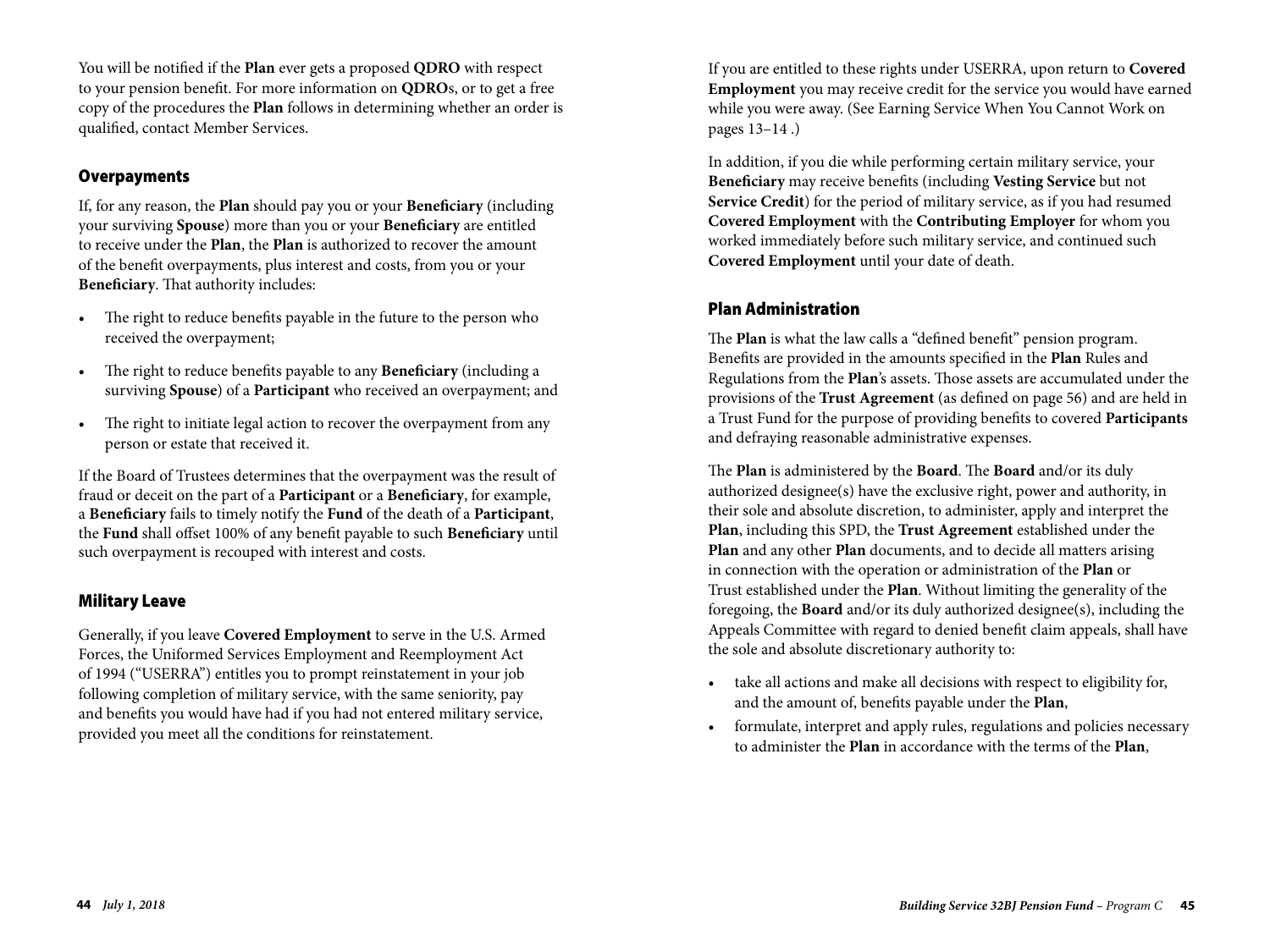- decide questions, including legal or factual questions, relating to the calculation and payment of benefits under the **Plan**,
- resolve and/or clarify any ambiguities, inconsistencies and omissions arising under the **Plan**, including this SPD, the **Trust Agreement** or other **Plan** documents,
- process and approve or deny benefit claims and rule on any benefit exclusions, and
- determine the standard of proof required in any case.

All determinations and interpretations made by the **Board** and/or its duly authorized designee(s) shall be final and binding upon all **Participants**, **Beneficiary(ies)** and any other individuals claiming benefits under the **Plan**.

The **Board** has delegated certain administrative and operational functions to the staff of the Building Service 32BJ Benefit Funds and to the Appeals Committee. Most of your day-to-day questions can be answered by Member Services staff. If you wish to contact the **Board**, please write to:

**Board of Trustees Building Service 32BJ Pension Fund 25 West 18th Street New York, New York 10011-4676**

## **Plan Amendment or Termination**

The **Board** intends to continue the **Plan** indefinitely, but reserves the right to amend or terminate it, in its sole discretion. Upon termination of the **Plan**, benefits will be administered consistent with regulations of the Pension Benefit Guaranty Corporation (the "PBGC"). If the **Plan** is terminated or otherwise amended, your benefits could be reduced to the level of benefits guaranteed by the PBGC. (See Federal Insurance on the next page for a description of the benefits the PBGC guarantees.)

## Federal Insurance

Your pension benefits under this multiemployer Plan are insured by the PBGC, a Federal insurance agency. Under the multiemployer plan program, the PBGC provides financial assistance through loans to plans that are insolvent. A multiemployer plan is considered insolvent if the **Plan** is unable to pay benefits (at least equal to the PBGC's guaranteed benefit limit) when due.

The maximum benefit that the PBGC guarantees is set by law. Under the multiemployer program, the PBGC guarantee equals a **Participant's** years of service multiplied by (1) 100% of the first \$11 of the monthly benefit accrual rate; and (2) 75% of the next \$33. The PBGC's maximum guarantee limit is \$35.75 per month times a **Participant's** years of service. For example, the maximum annual guarantee for a retiree with 30 years of service would be \$12,870.

The PBGC guarantee generally covers: (1) normal and early retirement benefits, (2) disability benefits if you become disabled before the **Plan** becomes insolvent, and (3) certain benefits for your survivors.

The PBGC guarantee generally does not cover: (1) benefits greater than the maximum guaranteed amount set by law; (2) benefit increases and new benefits based on **Plan** provisions that have been in place for fewer than five years at the earlier of (i) the date the **Plan** terminates, or (ii) the time the **Plan** becomes insolvent; (3) benefits that are not **Vested** because you have not worked long enough; and (4) benefits for which you have not met all of the requirements at the time the **Plan** becomes insolvent; and (5) non-pension benefits, such as health insurance, life insurance, certain death benefits, vacation pay and severance pay.

For more information about the PBGC and the benefits it guarantees, contact the PBGC Customer Contact Center, P.O. Box 151750, Alexandria VA, 22315-1750, or call 1-800-400-7242. TTY/TDD users may call the Federal relay service toll-free at 1-800-877-8339 and ask to be connected to 1-800-400-7242. Additional information about the PBGC's pension insurance program is available through the PBGC's website on the internet at http://www.pbgc.gov. Alternatively, you can contact Member Services.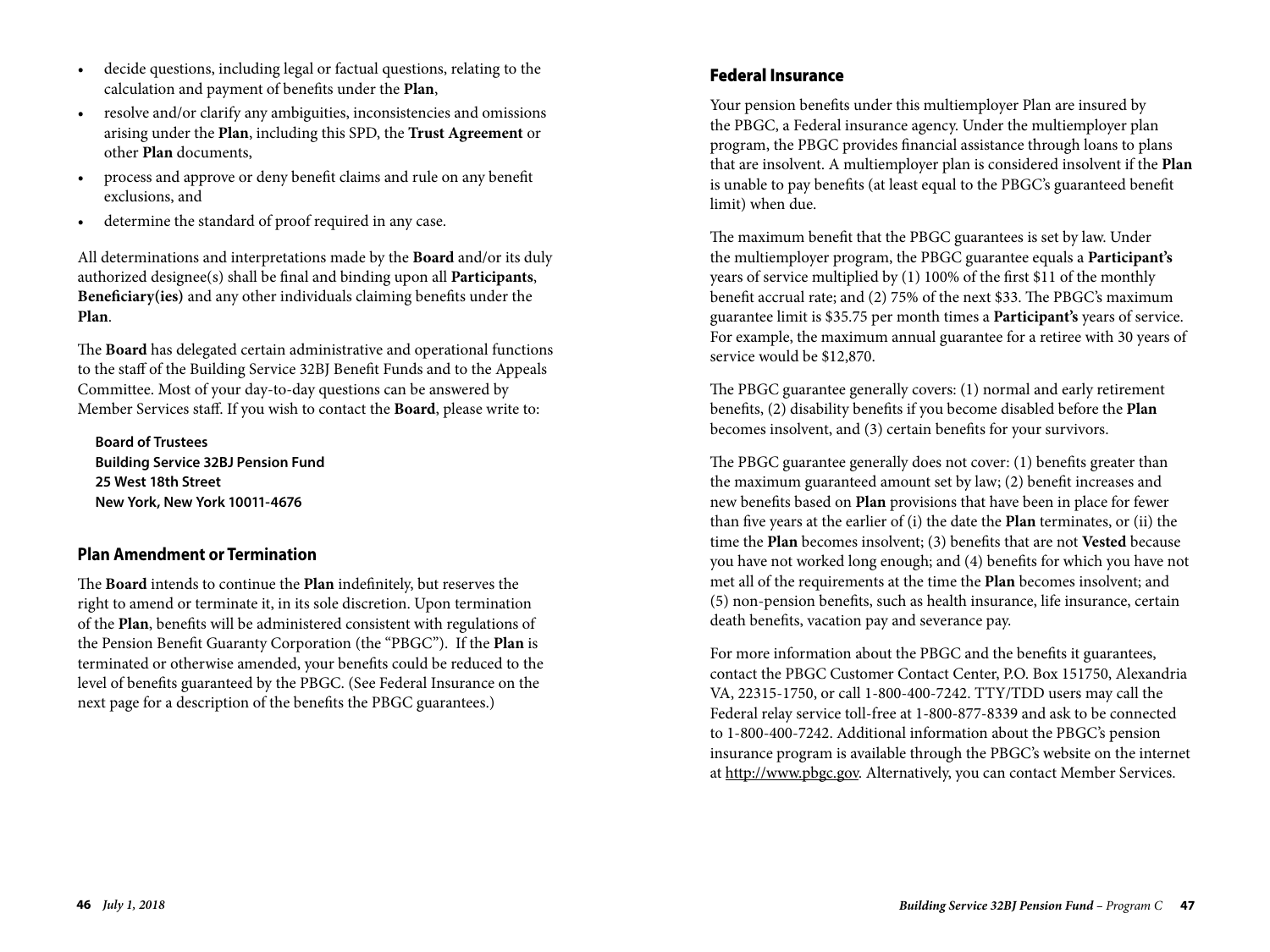## Statement of Rights under the Employee Retirement Income Security Act of 1974 as Amended

As a **Participant** in the Building Service 32BJ Pension Plan, you are entitled to certain rights and protections under the Employee Retirement Income Security Act of 1974 ("ERISA"). ERISA provides that all **Plan Participants** shall be entitled to:

#### **Receive Information about the Plan and Benefits under the Plan**

- Examine, without charge, at the Compliance Office, all documents governing the **Plan**, including collective bargaining agreements, participation agreements and copies of the latest annual report (Form 5500 series) filed by the **Plan** with the U.S. Department of Labor and available at the Public Disclosure Room of the Employee Benefits Security Administration ("EBSA").
- Obtain, upon written request to the Compliance Office, copies of documents governing the operation of the **Plan**, including collective bargaining agreements, participation agreements and copies of the latest annual report (Form 5500 series) and updated Summary Plan Description.
- Obtain a statement telling you whether you have a right to receive a pension at **Normal Retirement Age** (usually age 65) and, if so, what your benefits would be at **Normal Retirement Age** if you stop working under the **Plan** now. If you do not have a right to a pension, the statement will tell you how many more years you have to work to get a right to a pension. This statement must be requested in writing and is not required to be given more than once every 12 months. The **Plan** must provide the statement free of charge.
- Obtain a copy of the **Plan**'s annual financial report and certain actuarial, financial or funding information of the **Plan**. You will automatically receive an annual notice regarding the funding status of the **Plan**.

#### **Prudent Actions by Plan Fiduciaries**

In addition to creating rights for **Plan Participants**, ERISA imposes duties upon the people who are responsible for the operation of the **Plan**. The people who operate your **Plan**, called "fiduciaries" of the **Plan**, have a duty to do so prudently and in the interest of you and other **Plan Participants** and beneficiaries. No one, including your employer, your **Union** or any other person, may fire you or otherwise discriminate against you in any way to prevent you from obtaining a pension benefit or exercising your rights under ERISA.

### **Enforce Your Rights**

If your claim for a benefit is denied or ignored, in whole or in part, you have a right to know why this was done, to obtain copies of documents relating to the decision without charge, and to appeal any denial, all within certain time schedules.

Under ERISA, there are steps you can take to enforce the above rights. For instance, if you request a copy of **Plan** documents or the latest annual report from the **Plan** and do not receive them within 30 days, you may file suit in a Federal court. In such a case, the court may require the **Plan** administrator to provide the materials and pay you up to \$110 a day until you receive the materials, unless the materials were not sent because of reasons beyond the control of the **Plan** Administrator.

If you have a claim for benefits which is denied or ignored, in whole or in part, you may file suit in a state or Federal court. In addition, if you disagree with the **Plan**'s decision or lack thereof concerning the qualified status of a domestic relations order, you may file suit in Federal court. You may not file a lawsuit – to review either a claim denial or a ruling on a **QDRO** – until you have followed the appeal procedures described on pages 43–44. If it should happen that **Plan** fiduciaries misuse the **Plan**'s money, or if you are discriminated against for asserting your rights, you may seek assistance from the U.S. Department of Labor, or you may file suit in Federal court. The court will decide who should pay court costs and legal fees. If you are successful, the court may order the person you have sued to pay these costs and fees. If you lose, the court may order you to pay these costs and fees; for example, if it finds your claim is frivolous.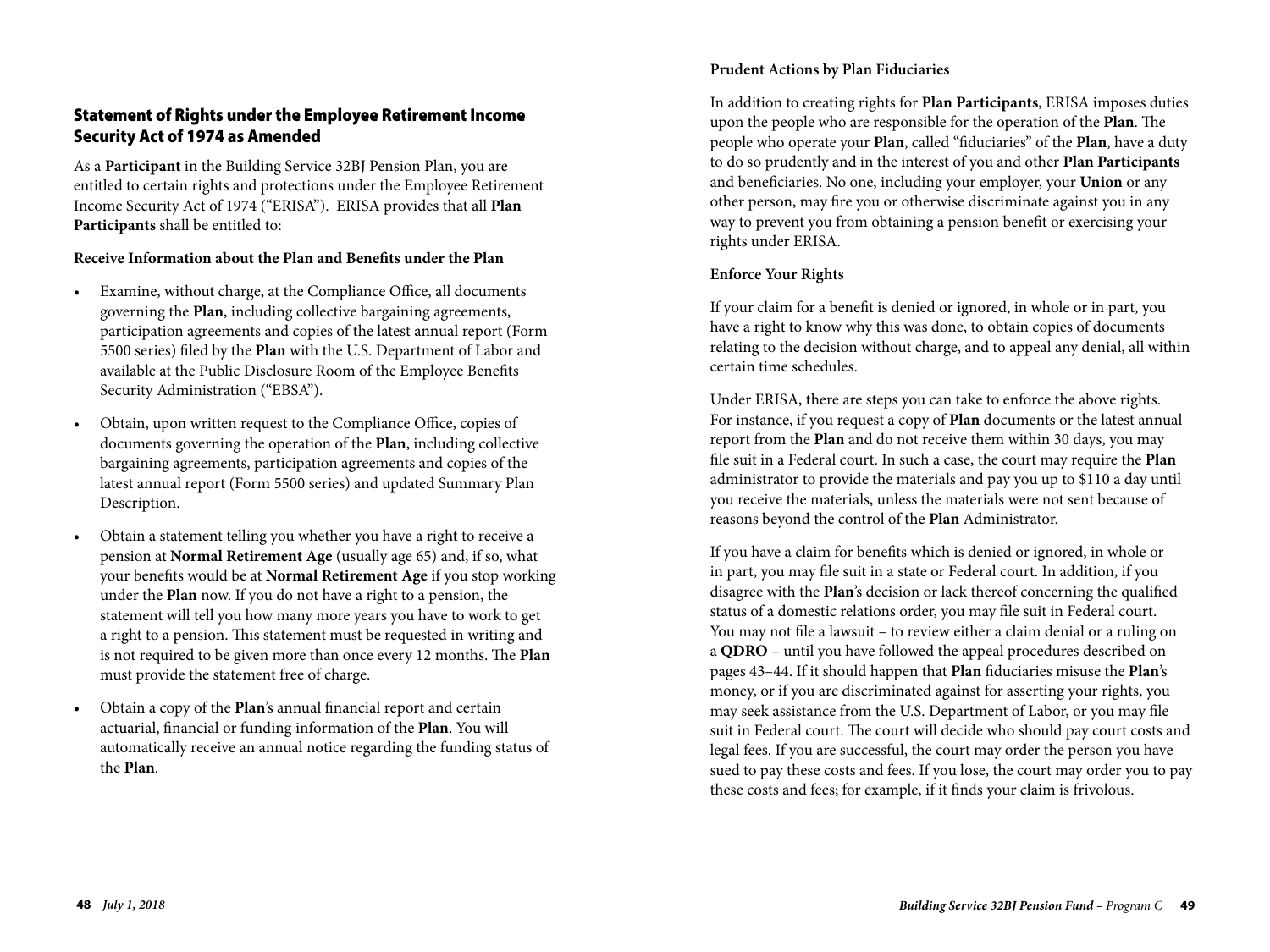### **Assistance With Your Questions**

If you have any questions about your **Plan**, you should contact the **Plan** Administrator. If you have any questions about this statement or about your rights under ERISA, or if you need assistance in obtaining documents from the **Plan** Administrator, you should contact the nearest office of EBSA, U.S. Department of Labor, listed in your telephone directory, or the:

**Division of Technical Assistance and Inquiries Employee Benefits Security Administration ("EBSA") U.S. Department of Labor 200 Constitution Avenue N.W. Washington, DC 20210**

You may also obtain certain publications about your rights and responsibilities under ERISA by calling the publications hotline of EBSA or by visiting the Department of Labor's website: http://www.dol.gov.

## Plan Facts

**Plan Name: Building Service 32BJ Pension Fund Employer Identification Number: 13-1879376 Plan Number: 001 Plan Year: July 1 – June 30 Type of Plan: Defined Benefit Pension Plan**

### Funding of Benefits and Type of Administration

All contributions to the Trust Fund are made by **Contributing Employers** under the **Plan** in accordance with their written agreements. **Participants** are not permitted to make contributions. Benefits are administered by the Board of Trustees.

### Plan Sponsor and Administrator

The **Plan** is administered by a joint Board of Trustees consisting of Union Trustees and Employer Trustees. The Board of Trustees may be contacted at:

**Board of Trustees Building Service 32BJ Pension Fund 25 West 18th Street New York, NY 10011-4676**

## Participating Employers

The Compliance Office will provide you, upon written request, with information as to whether a particular employer is contributing to the **Plan** on behalf of employees working under a written agreement, as well as the address of such employer, and whether a particular Union has a collective bargaining agreement requiring contributions to the **Plan**, as well as the address of such Union. Additionally, a complete list of employers contributing to the **Plan** and Unions that are parties to collective bargaining agreements under which the **Plan** is maintained may be obtained upon written request to the Compliance Office and is available for examination at the **Plan's** office:

**Compliance Office Building Service 32BJ Benefit Funds 25 West 18th Street New York, NY 10011-4676 212-539-2778**

## Agent for Service of Legal Process

The **Board** has been designated as the agent for the service of legal process. Legal process may be served at the Compliance Office or on the individual Trustees.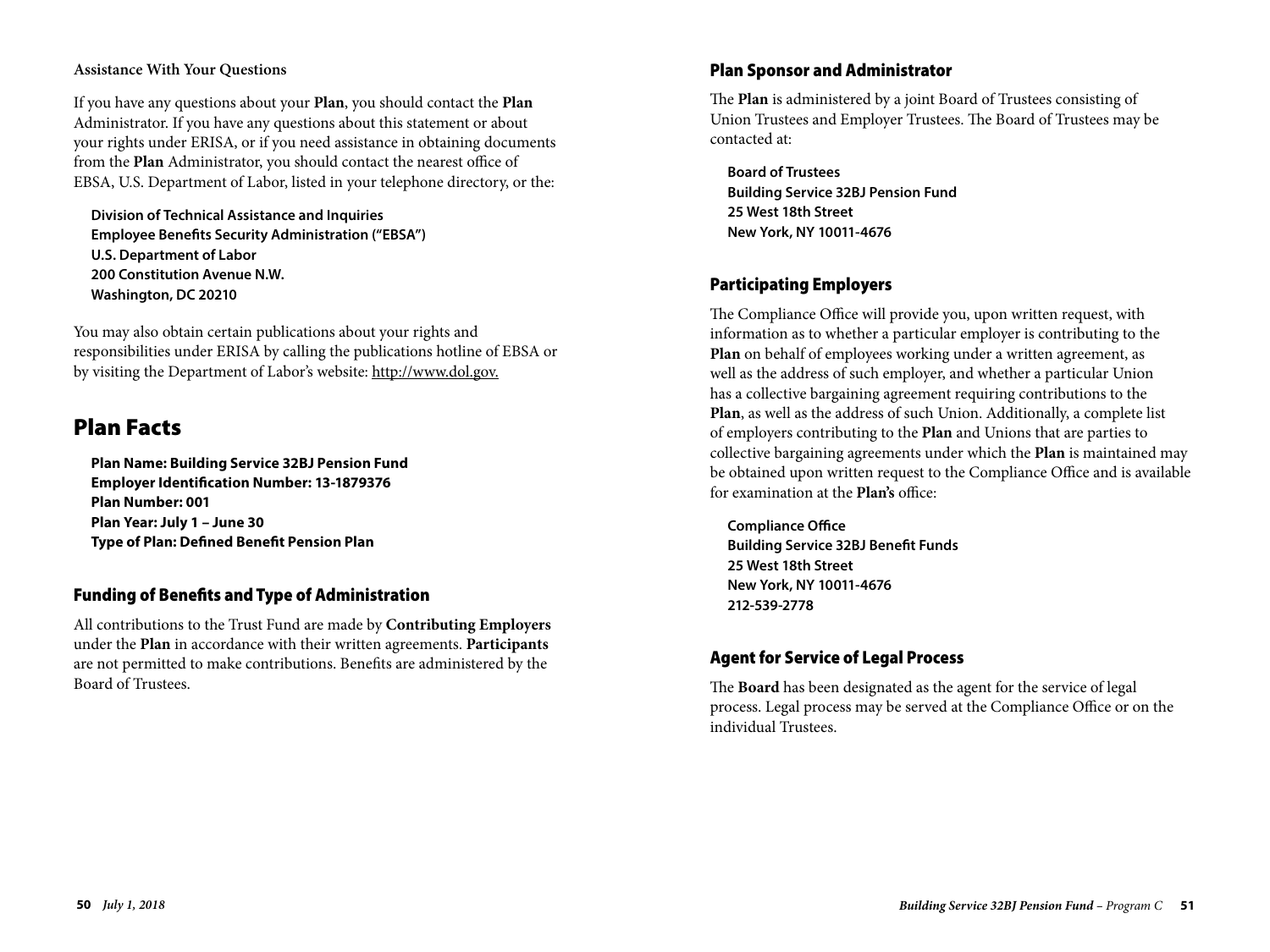# Glossary of Terms

To help you better understand your **Program C** benefits, it is important for you to know the meaning of the terms defined here. Please note that this Glossary is intended to give you a basic understanding of what these important terms generally mean. For more detailed definitions, please refer to the official rules and regulations of the **Plan**. You should review the rest of the SPD very carefully because it explains usage of these terms, including any special rules and exceptions that may be relevant to you.

- **Actuarial Equivalent Lump-Sum** means a lump-sum benefit that is of equivalent actuarial value to the benefit otherwise payable, determined using the mortality table and interest rates set forth in Internal Revenue Code section 417(e)(3) and applicable regulations, using the **Plan Year** as the stability period and the second month preceding the commencement of the stability period as the lookback month.
- **Annuity Starting Date** means the first day of the first calendar month after the **Participant** has fulfilled all of the conditions for entitlement to benefits, including the filing of an application for benefits.
- **Beneficiary** means any person designated to receive benefits under the **Plan** upon the death of the **Participant** or any person (other than a **Participant**) otherwise entitled to receive such benefits.
- **Board** means the Board of Trustees as established and constituted from time-to-time in accordance with the **Trust Agreement**.
- **Break-in-Service** means a specified period of time when you are not working in **Covered Employment** after becoming eligible to participate in the **Plan**. You will have a one-year **Break-in-Service** if you do not have at least 500 **Hours of Service** in **Covered Employment** during a **Plan Year** (July 1 – June 30). A one-year **Break-in-Service** has the effect of canceling your status as a **Participant** under the **Plan** (unless you are receiving a pension benefit or are **Vested**) that may be repaired by a sufficient amount of subsequent service. A permanent **Break-in-Service** will occur if you have five consecutive one-year **Breaks-in-Service** prior to achieving **Vested** status.
- **Contributing Employer** means an employer required to make contributions to the **Fund** for benefits under **Program C** of the **Plan**.
- **Covered Employment** means work in a classification at a building for which your employer is required to make contributions to the **Fund** for benefits under the **Plan**. **Covered Employment** does not include work in a classification in which your employer is required to make contributions to Program A or Program B of the **Fund** (see page 6), which are described in separate booklets.
- **Direct Rollover** means a payment by the **Plan** to an **Eligible Retirement Plan**.
- **Disability Pension** means the pension benefit available to a **Participant** who became totally and permanently disabled (as described on pages 19–21) while working in **Covered Employment**, who has at least 180 months of **Service Credit** and who has reached age 50.

**Disqualifying Employment** means any category of work that satisfies all of the following:

 (i) The work is in a trade or craft in which you were employed at any time under **Program C**;

 (ii) The work is in any industry in which employees covered by **Program C** were accruing benefits under **Program C** at the time of your **Normal Retirement Age** or early retirement; and

 (iii) The work is in any state in which contributions were made or required to be made to **Program C** at the time of your **Normal Retirement Age** or early retirement.

*Disqualifying Employment will NOT include:*

- 1. Work for which contributions are required to be made to Program A or Program B of the **Plan**; and
- 2. Work for any employer for any month after you **Retire** in which your pension benefit payable under **Program C** is less than \$200.
- **Early Retirement Pension** means the pension benefit that is available to a **Participant** who has reached age 55 and has at least 120 months of **Service Credit**. (See pages 18–19.)
- **Eligible Retirement Plan** is an individual retirement account described in section 408(a) of the Internal Revenue Code, an individual retirement annuity described in section 408(b) of the Internal Revenue Code, an annuity plan described in section 403(a) of the Internal Revenue Code, a qualified trust described in section 401(a)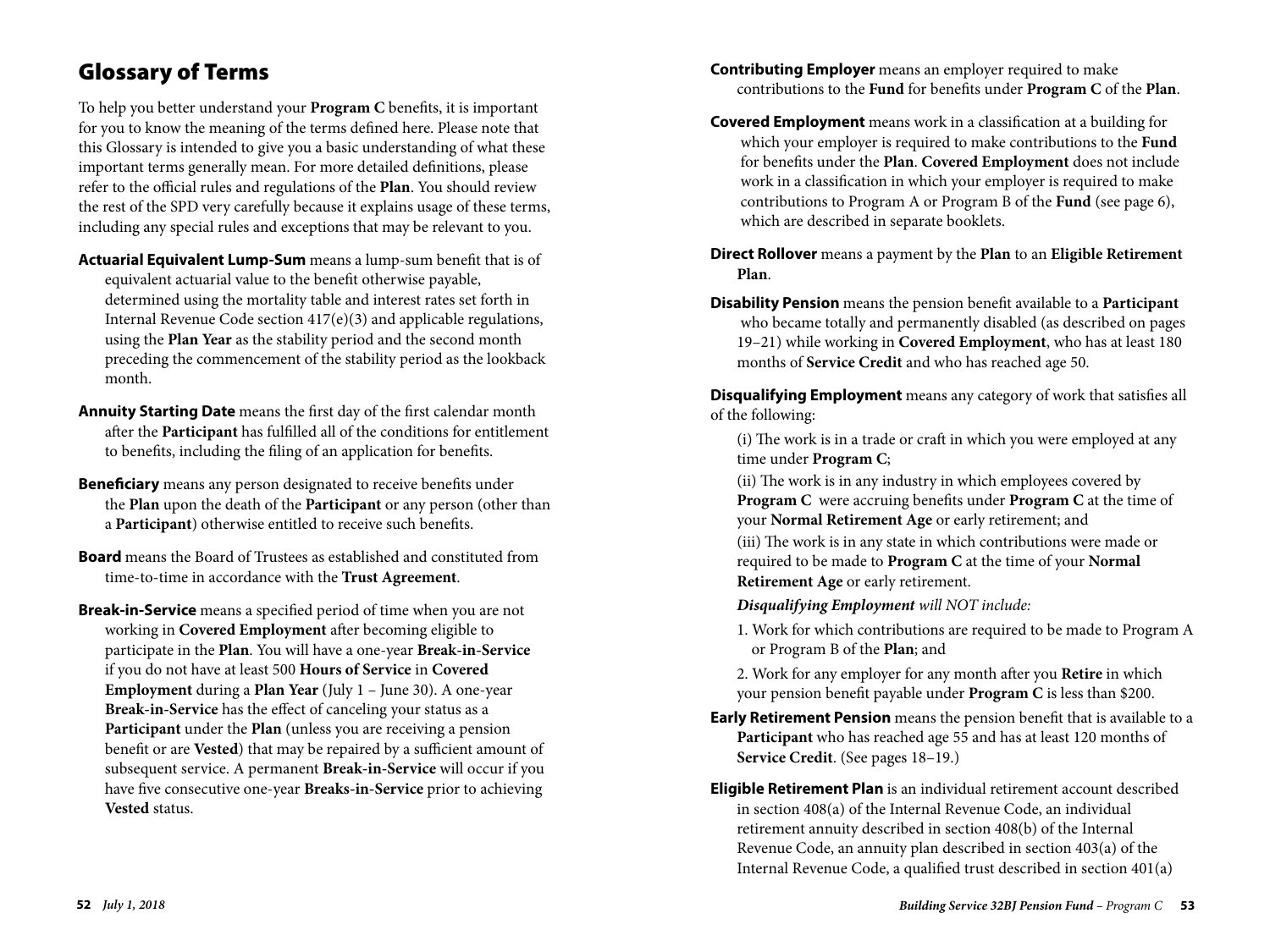of the Internal Revenue Code and, in some cases, an annuity contract described in section 403(b) of the Internal Revenue Code, an eligible plan under section 457(b) of the Internal Revenue Code which is maintained by a state, political subdivision of a state, or any agency or instrumentality of a state or political subdivision of a state, and a Roth IRA described in section 408A of the Internal Revenue Code.

- **Eligible Rollover Distribution** under this **Plan**, means a lump-sum distribution of benefits with an actuarial equivalent value of \$5,000 or less. No other benefits payable from this **Plan** are eligible for a rollover.
- **50% Joint and Survivor Pension** means the form of pension benefit that is automatically paid to any married **Participant** unless their **Spouse** as of the **Annuity Starting Date** agrees to waive their right to the survivor portion of the pension or the **Participant** elects the **Optional 75% Joint and Survivor Pension**. This Pension provides you with a reduced monthly amount and, after your death, provides your **Spouse** a survivor pension equal to 50% of the reduced monthly amount.

**Fund** means the Building Service 32BJ Pension Fund.

- **Hours of Service** means all hours of compensated work in **Covered Employment**, or compensated vacations, holidays, or leave from **Covered Employment**. It also includes:
	- periods of disability for which you receive accident and sickness benefits according to New York or New Jersey Workers' Compensation benefits (up to six months), New York or State Disability Law, or New Jersey Temporary Disability Law; and
	- hours for which you are entitled to back pay to the extent that it is intended to compensate you for periods during which you would have been in **Covered Employment**.
- **Normal Retirement Age** means age 65 or, if later, your age on the fifth anniversary of your participation in the **Plan**.
- **Optional 75% Joint and Survivor Pension** means the form of pension benefit that provides you with an adjusted monthly amount and, after your death, provides your **Spouse** a survivor pension equal to 75% of the adjusted monthly amount. Election of this form of payment does not require spousal waiver of the **50% Joint and Survivor Pension**.
- **Participant** means an employee or former employee who has met the requirements for participation in the **Plan** and whose status as a **Participant** has not been terminated due to a one-year **Break-in-Service**. (Please see pages 7–8 for more detailed work requirements. A **Pensioner** is also a **Participant**.)
- **Past Service Credit** means **Service Credit** which may be provided to a **Participant** for work for an employer prior to that employer becoming party to a collective bargaining agreement. **Past Service Credit** only counts as **Service Credit** for determining your eligibility for a **Vested Pension**, **Early Retirement Pension** or **Disability Pension**. It does not count for determining your eligibility for a **Regular Pension**. (Please see pages 21–22 for more details.)
- **Pensioner** means a person receiving a pension from the **Plan**, a person who would be receiving a pension from the **Plan** but is not due to administrative processing after his **Annuity Starting Date**, or a person who was receiving a pension from the **Plan** but who is not because his pension has been suspended due to his return to **Disqualifying Employment**. **Pensioner** does not include a former **Plan Participant** who has received a single lump sum payment of their pension.
- **Plan or Program C** means **Program C** of the Building Service 32BJ Pension Fund.
- **Plan Year** means the 12-month period from July 1 to the next June 30. This same period will be used to determine **Vesting Service** and **Service Credit**.
- **Qualified Domestic Relations Order ("QDRO")** means a judgment, decree or order that relates to the rights of a **Spouse**, former **Spouse** or child of the **Participant** and is made pursuant to a state domestic relations law, and that creates or recognizes the right of a **Spouse**, former **Spouse** or child to receive all, or a portion of, the benefits payable to the **Participant** under the **Plan**.
- **Regular Pension** means the pension benefit available to **Participants** who have 300 months of **Service Credit** and have reached age 65.
- **Required Beginning Date** means the April 1 of the calendar year following the calendar year in which you turn age 70½.
- **Retire** means to completely withdraw from **Disqualifying Employment** and apply for a pension either immediately prior to or during withdrawal.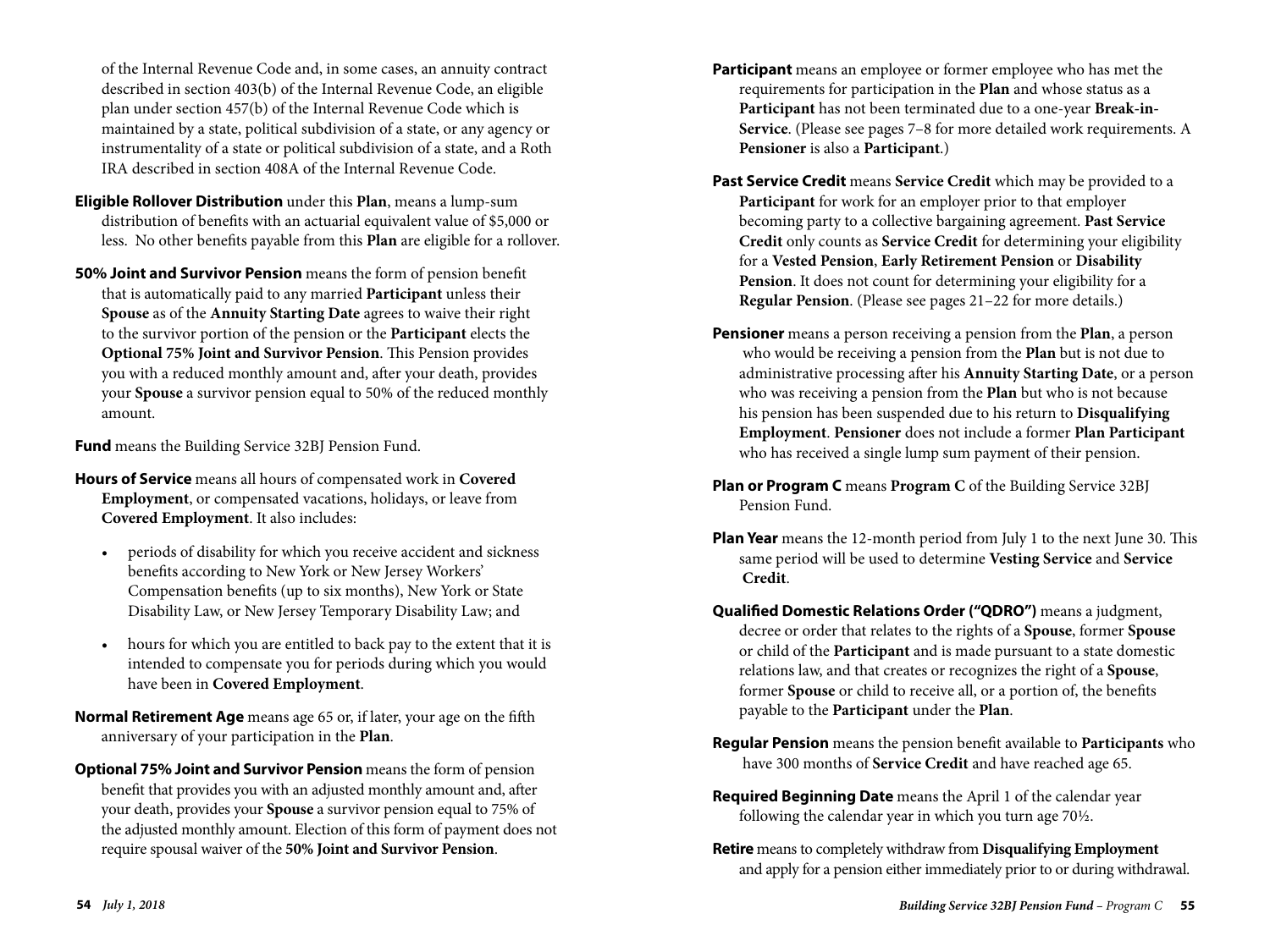- **Service Credit** means credit that is used to compute your pension benefit, as described on pages 8–10, consisting of work in **Covered Employment** (based on current employment). For purposes of computing your pension, Service Credit does not include Past Service **Credit.**
- Single Life Pension with 36 Months Guaranteed means the form of pension benefit paid to you if, on your **Annuity Starting Date**, you are either unmarried or obtain spousal waiver of the 50% Joint and Survivor Pension and elect this form of pension benefit. This form of payment is payable for your lifetime and, if you die before you have received 36 monthly payments, your Beneficiary will receive the balance of these 36 payments. you n, on your **Annu**r cualquier parte de este folleto, la media $\mathbf{r}$
- **Spouse** means the person to whom you are married (or a former Spouse to the extent provided in a **Qualified Domestic Relations Order**). rovided in a **Quanned Domestic Relati**
- **Trust Agreement** means the Agreement and Declaration of Trust establishing the Building Service 32BJ Pension Fund effective as of July 1, 1978, and as thereafter amended. ne Agreement and Dec

**Union** means 32BJ SEIU.

**Vested** means having reached **Normal Retirement Age** while you are working in **Covered Employment**, or having accumulated five years of Vesting Service. Once you are Vested, your benefit will generally **Building Service 32BJ Pension Fund Julian Covered Employment** before being service 32BJ Pension Fund – Program Covered Employment before you reach the age at which you may apply for a benefit. (See Loss of Pension Benefits on pages 35–36 for more information on loss of benefits.) **ested** means having reached **Normal Retirement Age** while you are **DU ICAVE COVETT** 

Vested Pension means the pension benefit available to Participants who have reached **Normal Retirement Age** and are **Vested**, but who are not eligible for a Regular Pension.  $1.800$  for a strugger shkruani tekstoni tekstoni tekstoni tekstoni tekstoni tekstoni tekstoni tekstoni tekstoni tekstoni tekstoni tekstoni tekstoni tekstoni tekstoni tekstoni tekstoni tekstoni tekstoni tekstoni tekstoni

**Vesting Service** means a period of service (measured in years) used to determine when you are **Vested**.  $B = \frac{1}{2}$ 

## **Contact Information \_ Member Services**

For information about the Building Service 32BJ Pension Fund – Program C, call Member Services at 1-800-551-3225, log on to www.32bjfunds.org or write to Member Services at:

**Member Services Building Service 32BJ Pension Fund – Program C 25 West 18th Street New York, NY 10011-4676**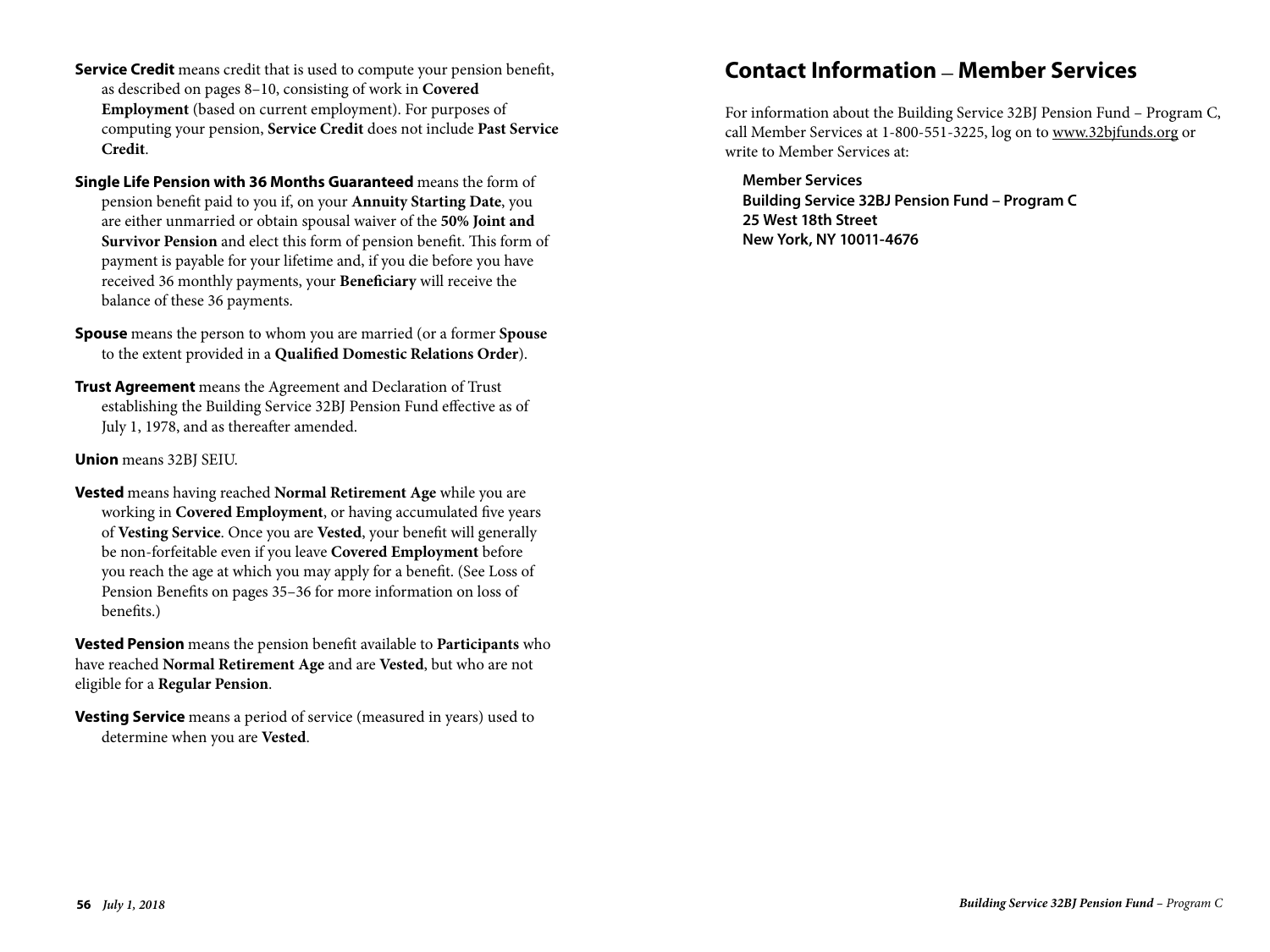**Building Service 32BJ Pension Fund – Program C 25 West 18th Street, New York, New York 10011-4676 Telephone 1-800-551-3225 www.32bjfunds.org**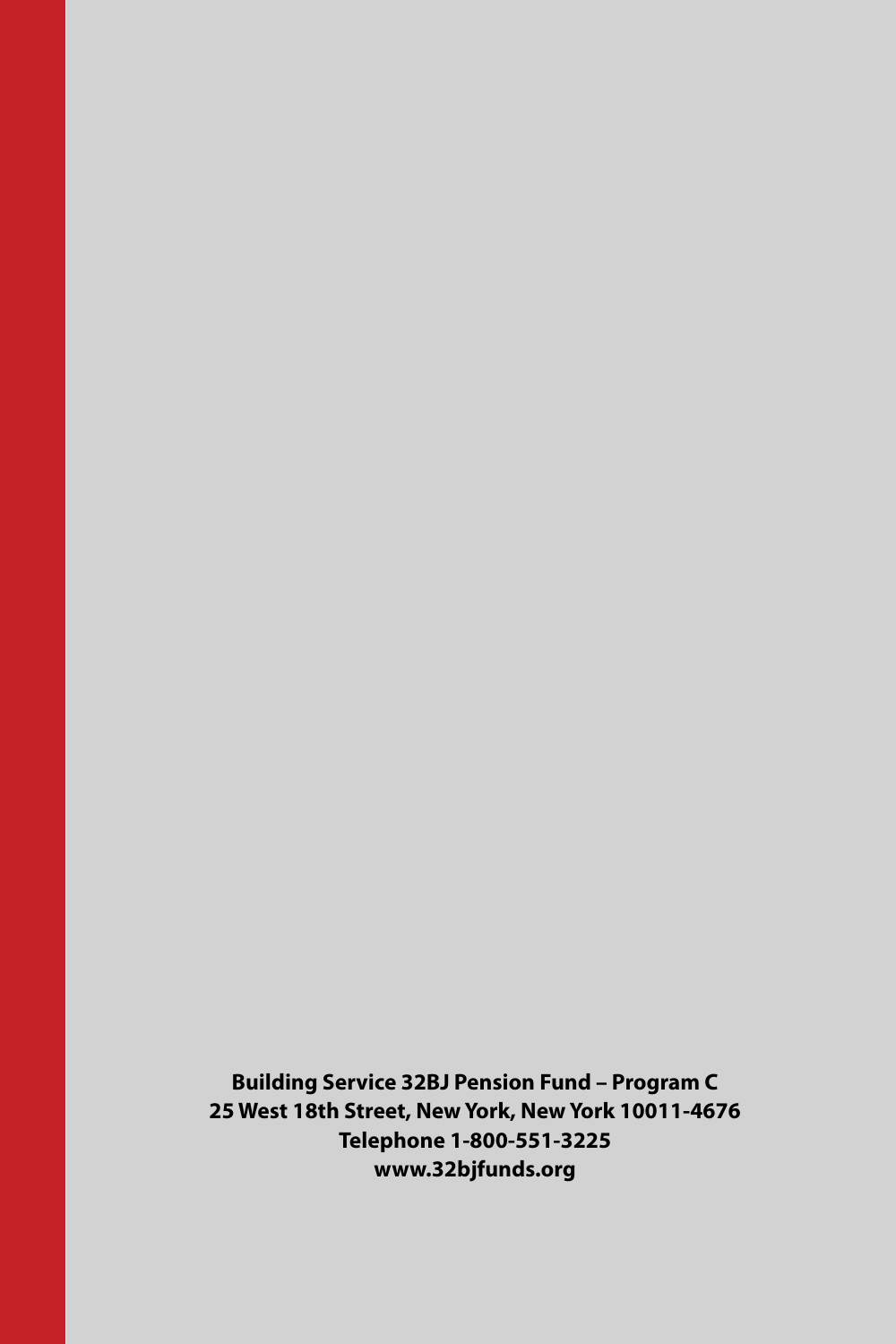

**Building Service 32BJ Pension Fund** 25 West 18th Street New York, NY 10011-4676

www.32bjfunds.org 800-551-3225 Benefits Information

Kyle E. Bragg, *Chairman* Howard I. Rothschild, *Secretary* Peter Goldberger, *Executive Director* Régine Breton, *Director Retirement Services*

## **Summary of Material Modifications Building Service 32BJ Pension Fund Pension Plan, Program C**

The following is a list of changes and clarifications which have occurred since the printing of the Building Service 32BJ Pension Fund Summary Plan Description (SPD) for the Pension Plan, Program C dated July 1, 2018. This Summary of Material Modifications (SMM) supplements or modifies the information presented in your SPD with respect to the Plan. **Please keep this document with your copy of the SPD for future reference.**

**Appointment of Employer Trustee Page 1:** Effective April 19, 2021, Jeffrey Brodsky has been appointed employer trustee. He replaces Charles C. Dorego whose information is deleted in its entirety and is replaced with the following:

> Jeffrey Brodsky Related Companies 30 Hudson Yards New York, NY 10001

**Change in Union Trustee Titles and Contact Information Page 1:** Effective January 13, 2021, Larry Engelstein's title and contact information is deleted in its entirety and replaced with the following:

> c/o 32BJ SEIU 25 W. 18th Street New York, NY 10011-1991

In addition, Manny Pastreich's title and contact information is deleted in its entirety and replaced with the following:

> Secretary-Treasurer 32BJ SEIU 25 W. 18th Street New York, NY 10011-1991

**Appointment of Union Trustee Page 1:** Effective October 7, 2019, Manny Pastreich has been appointed as Union Trustee and his contact information is added as follows:

> Manny Pastreich Director, Collective Bargaining & Employer Relations 32BJ SEIU 1025 Vermont Avenue NW 7th Floor Washington, DC 20005-3577